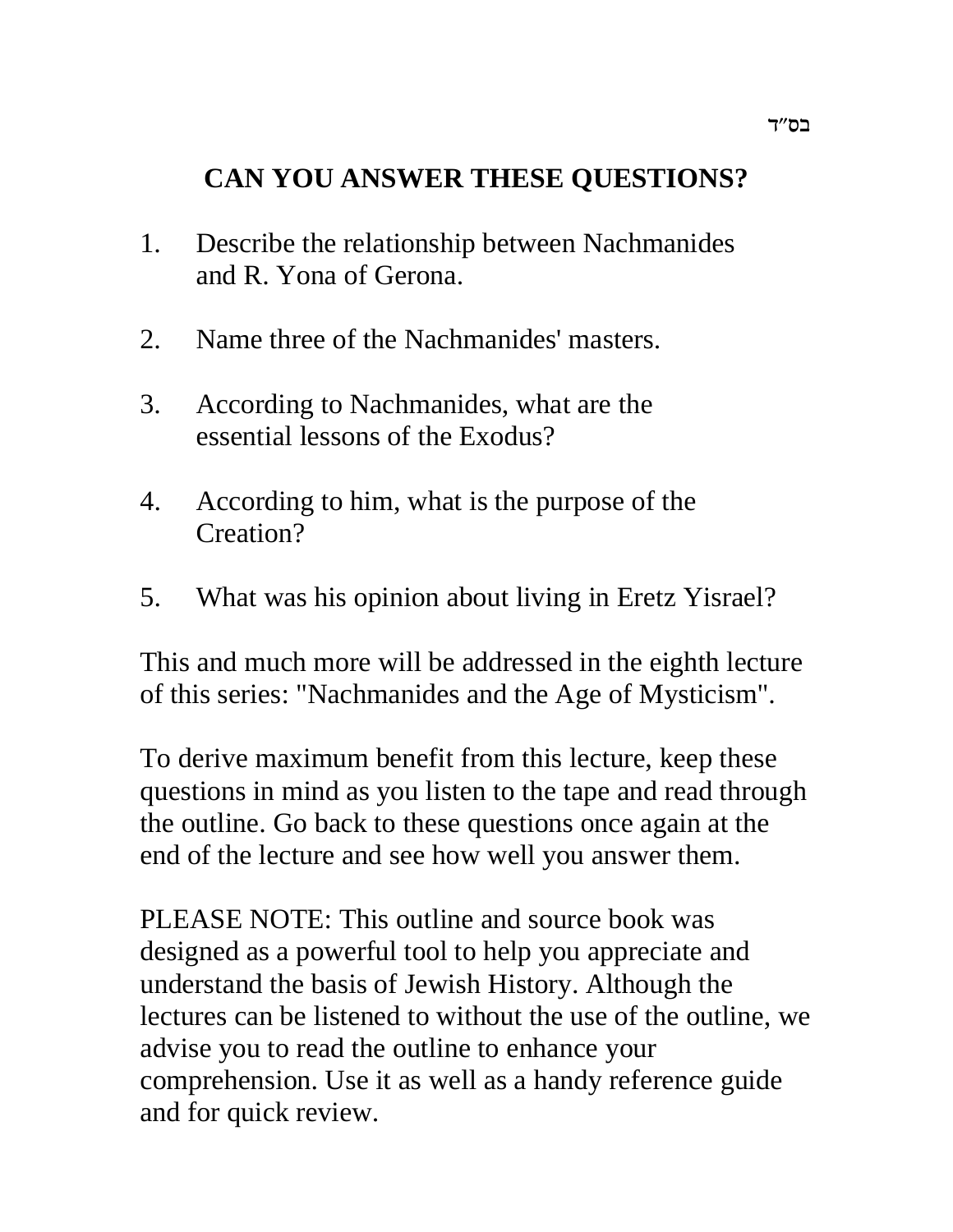### THE EPIC OF THE ETERNAL PEOPLE Presented by Rabbi Shmuel Irons

### Series VI Lecture #8

### NACHMANIDES AND THE AGE OF MYSTICISM Presented by Rabbi Shmuel Irons

 $\mathbf{I}$ . The Ramban and His Illustrious Family

А.

ואמרתי שגם מורנו הרב הגדול רבינו משה בר נחמן ז"ל היה מתיר ועושה. ואין לנו גדול ממנו בחכמה ובמנין וביראת חטא. שו"ת הרשב"א חלק א סימן תיג

I attest that our teacher, the great Rav, Rabbainu Moshe bar Nachman, of blessed memory, allowed and implemented this. There was no one that was greater than he in wisdom, age (or number of students) and fear of sin. Responsa of Rashba 1:413

והיה סיני ועוקר הרים וכל דבריו כגחלי אש ועליו סומכים בכל גלילות קטלוניא כמשה מפי הגבורה. תשובות ריב"ש ס' תט"ו

Ramban was Sinai (he had an immense knowledge of all Torah sources) and an uprooter of mountains (he had tremendous analytical and critical profundity) and all his words were like coals of fire (inspiring and piercing) and all of Catalonia and its adjacent areas relied upon him as if he would be Moses himself quoting the Al-mighty. Responsa of Rivash 415

זה האיש משה גדול מאד זכה שזרעו קיים עדיין בעולם מהם נמצאים גם היום כמה ת"ח בברבריא. הרלב"ג והרשב"ש היו מיוצאי חלציו ומהר"י ששפורטש ז"ל קרוב לדורנו היה דור י"א להרמב"ן ז"ל בודאי זרעו לעולם יהיה, כזה לא נודע עוד לשום אדם בגולה. ר' יעקב עמדין במטפחת (דכ"ח ע"א)

This man Moshe [ben Nachman] was very great. He merited that his progeny still survive in this world. Amongst them, we find today many Torah scholars in North Africa. Ralbag and Rashbash were descendents of his. Rav Yaakov Shashportas, of blessed memory, who lived close to our generation, was the eleventh generation from Ramban, of blessed memory. Certainly his progeny will exist forever. Such a thing is unknown for any other man in the Diaspora. Rav Yaakov Emden, Sefer Matpachas p. 28

### $B<sub>1</sub>$

רבי יצחק בן ראובן אלבר׳גלוני שבא מברצלונא לארץ דניא שהיתה שם קהלה גדול׳ והי׳ רב גדול ופייטן וחבר האזהרות המתחילות איזה מקום בינה. והרב ר' משה בר נחמן זקנו של מורי חמי הי' ממשפחתו שכן כתוב בה' נדרים שלו שהוא קורא אותו אדוננו הזקן ר' יצחק בן ראובן אלבר׳גלוני ובחדושי בתרא שלו כתב עליו ודקאמר מרן ז״ל נראה שממשפחתו ויוצאי יריכו היה וא״כ בני הם מיוצאי יריכו של זה הרב. שו״ת תשב״ץ חלק א סימן עב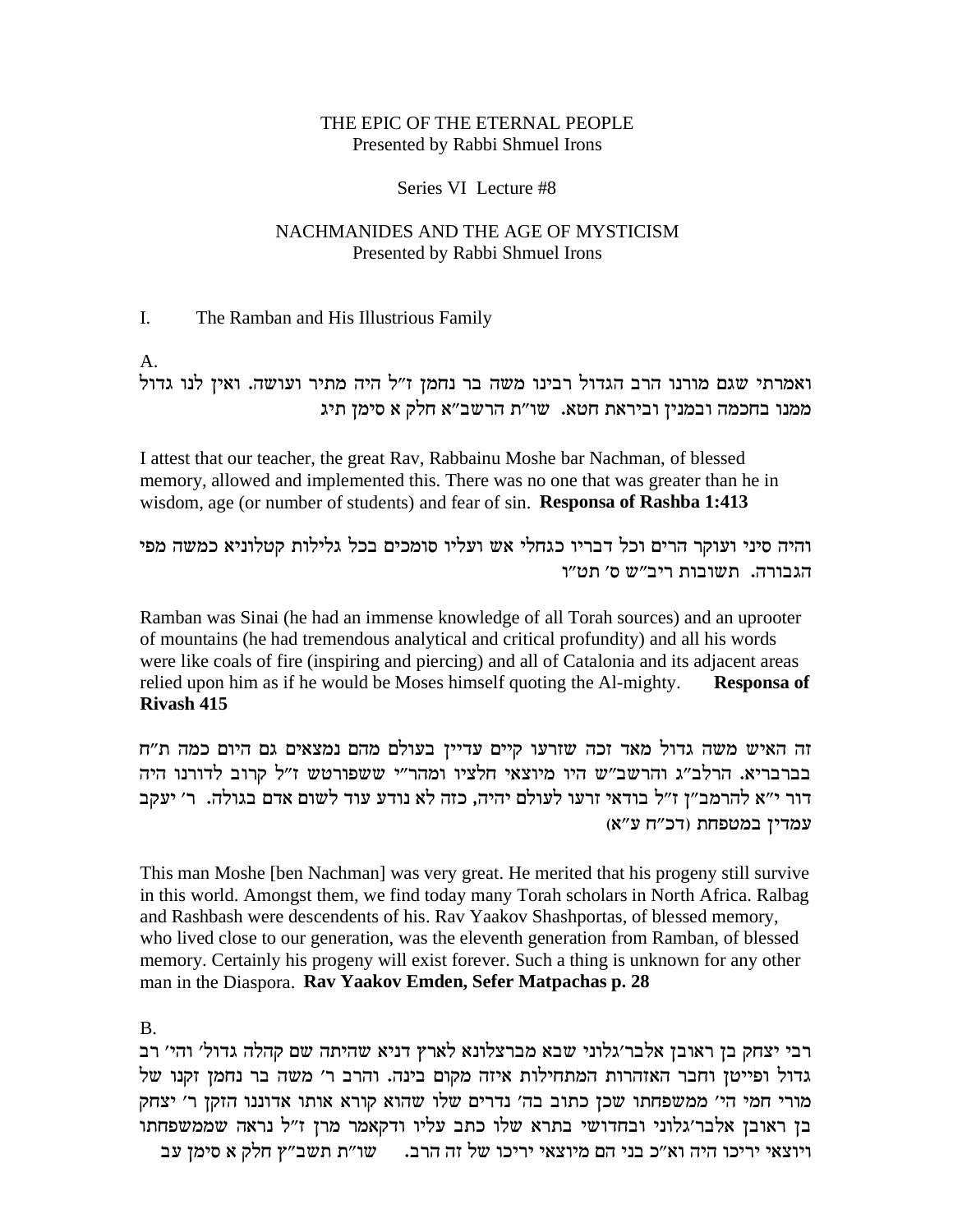Rabbi Yitzchak ben Reuven el Barceloni who came from Barcelona to the land of Denia, which contained at that time a large community, was a great Rabbi, composer of liturgical hymns and the author of the Azharos which begin with the words, "Eizeh Makom Bina". Rav Moshe bar Nachman, the grandfather of my master, my father-in-law, was from his family. This is indicated in his work on Hilchos Nedarim wherein he refers to him as, "Our master, the elder, Rabbi Yitzchak ben Reuven el Barceloni." In his novellae on Bava Basra, he writes of him, "Our master, of blessed memory." It would seem that he was of his family and a direct descendant. If so, my son is a direct descendant of the Rav [R. Yitzchak el Barceloni]. **Responsa of Tashbatz 1:72**

C.

'הרמב"ז] היה שני בשני עם ר' יונה ב"ר אברהם ור' יונה ב"ר יוסף, כי אמו היתה אחות ר אברהם ור' יוסף אביהם. שו"ת רשב"ש רצ"א

Ramban was a first cousin of Rabbi Yonah b. Rav Avraham and Rabbi Yonah b. Rabbi Yosef. His mother was a sister of R. Avraham and R. Yosef their fathers. **Responsa of Rashbash 291**

D. HaChasid Rabbainu Yonah b. R. Avraham

הרציתי הדבר לפני רבני צרפת אל הרב ר׳ משה בר׳ שניאור ואל אחיו ר׳ שמואל ואל הרב ר׳ <del>.</del> יחיאל בפריש על ידי קרובי הרב ר׳ יונה שלמד שם. דרשת הרמב״ז לראש השנה

I presented this matter to the Rabbis of France, Rav Moshe b. Rav Shneur and his brother R. Shmuel [of Evreux], and to Rav Yechiel in Paris, through my relative, HaRav Rabbi Yonah who studied there. **Ramban's Discourse on Rosh HaShanah**

ועל מצבתו בעיר טולטולה נמצא חרות בזה"ל הרב הגדול החסיד רבינו יונה בן כבוד החכם ר' אברהם ז"ל מגירונה ש' עשרים וארבע וחמשת אלפים אל תבא בו רננה ונפטר בחדש מרחשון. בהגה מנחם ציון על ס׳ שם הגדולים

On his gravestone in the city of Toledo, is inscribed the following: The great Rav, the pious Rabbainu Yonah, the son of the honored sage R. Avraham, of blessed memory, of Gerona. The year 5024, let no song enter therein. He departed in the month of Cheshbon. **Glosses of Menachem Tzion to Shem HaGedolim**

ובהלכות שמחות מהר"ם כתב אמר הרמב"ן מפי רבינו יונה וכו'. מרדכי סוף מ"ק הובא בשם הגדולים.

The Maharam [of Rothenburg] writes in his laws of mourning that Ramban said the following in the name of Rabbainu Yonah. **Mordechai, Moed Katan Chapter 3**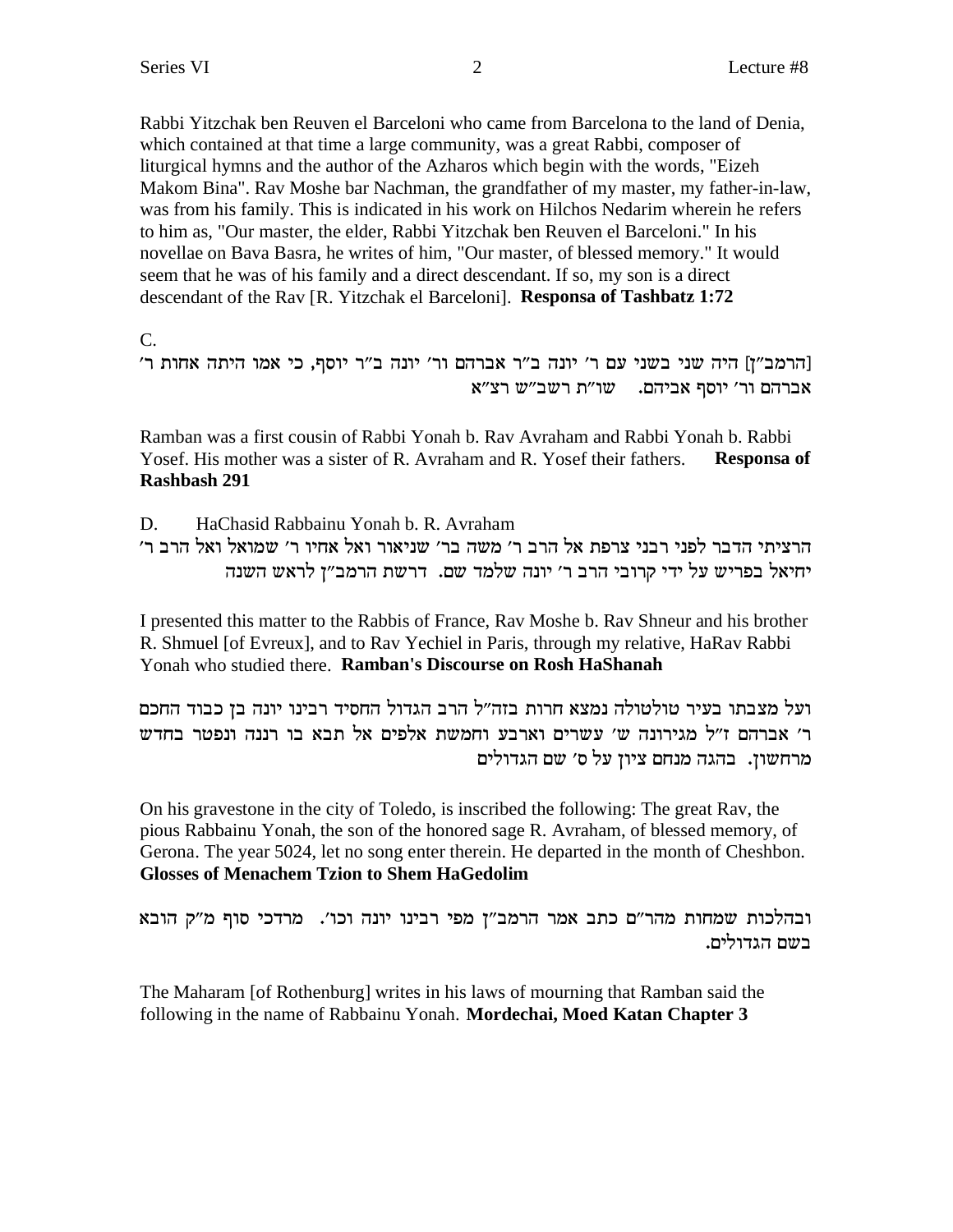עוד זאת התשובה, השיב הרמב"ן ז"ל לר' יונה ז"ל איש אלקים, קדוש, הוא הרב החסיד, רבי יונה שלומך ושלו' תורתך, יגדל לעד, ויסגא לנצח. הגיעני מצותך. . . שו"ת הרשב"א המיוחסות לרמב״ן סימן רפ״ד

In addition, Ramban replied in a responsa to Rabbainu Yona, "[To] the man of G-d, the holy one, the pious Rav Rabbi Yonah: Peace unto you and your Torah. May it increase for ever and may it grow strong for eternity ... Responsa of Rashba "Meyuchosos" 284

כתב בארחות חיים (סי׳ כא הל׳ ע״ז אות ד ד״ה כתב) בשם הרשב״א בתשובה (ח״א סי׳ קכ) רופא ישראל מותר לעשות רפואה לנכרית כדי שתתעבר משום איבה כמו שמותר למיילדת וכז העיד על הרמב״ז ז״ל שעשה הוא עצמו כז עכ״ל ואני מצאתי כתוב שכתב לו ה״ר יונה על מעשה זה תבא עליך ברכה שאתה מרבה זרעו של עמלק. \_ בית יוסף יורה דעה סימן קנד

It is written in the Sefer Orchas Chaim in the name of Rashba in a responsa (1:120) that a Jewish doctor is allowed to medically treat a non Jewish woman in order for her to become pregnant.... [Rashba] also testified that Ramban himself administered such a treatment. I, however, found that Rabbainu Yonah wrote to Ramban regarding this incident . . . Bais Yosef Yoreh Deah 154

רבינו יונה נתבקש בישיבה של מעלה בחיי הרמב"ן דכלתו של הרמב"ן אשת רבי שלמה בנו היתה בת רבינו יונה והיתה מעוברת והמליטה זכר ורצה הרמב"ן שיקרא על שם זקנו אבי אמו רבינו יונה ע"ד וזרח השמש וכן הי'. . . . ואחרי רבינו יונה איזה שנים שהיה הרמב"ן בקטלוניא היה רב כולל. שם הגדולים מערכת רבינו יונה

Rabbainu Yonah [died and] was called to go to the Heavenly Yeshiva in the lifetime of Ramban. The daughter-in-law of Ramban, the wife of his son Shlomo, was the daughter of Rabbainu Yonah. She was pregnant and gave birth to a boy. Ramban wanted [the baby] to be called by the name of his maternal grandfather, Rabbainu Yonah, based on the verse: The sun shined and the sun set. And so it was.... After Rabbainu Yonah, as long as Ramban was in Catalonia, he was considered the chief Rabbi. Shem HaGedolim

# Ε.

וז"ל הרשב"א בכתב אחד ששלח לחכמי צרפת על מסור אחד שהורו ה"ר יונה בן אחי אביו של ה״ר יונה החסיד ז״ל והרשב״א למלך שהוא חייב מיתה וצוה המלך להרגו. [בית יוסף חושן משפט סימן שפח

These are the words of Rashba, of blessed memory, in a letter sent to the scholars of France. This was regarding a certain informer which Rashba and Rabbi Yonah, the son of the brother of the father of Rabbainu Yonah, the pious, of blessed memory, had instructed the king to condemn to death. [Subsequently], the king gave an order to have him killed. **Bais Yosef Choshen Mishpat 388**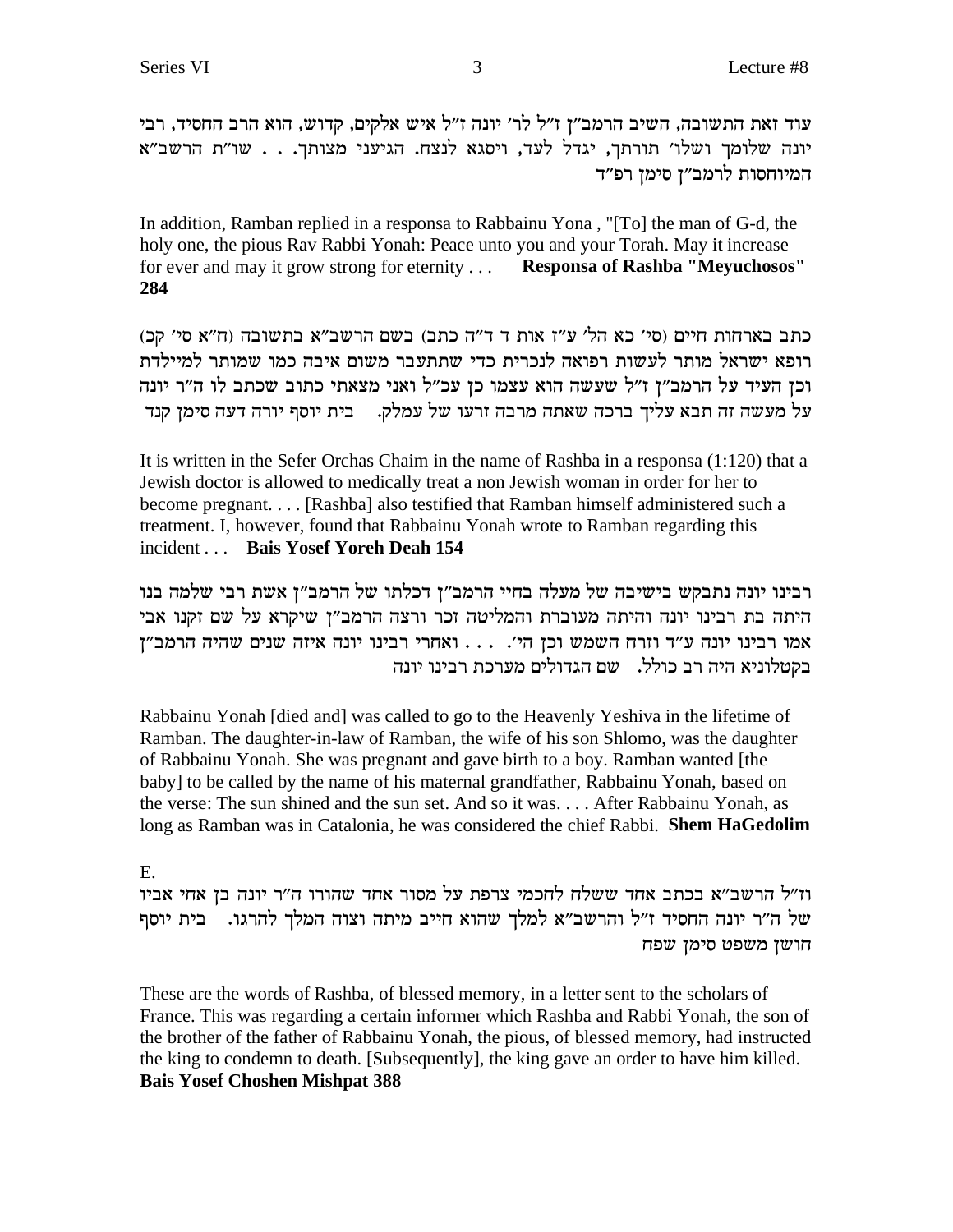II. The Ramban's Masters

A.

```
כך פירש לי מורי נ״ר אח״כ מצאתי מדרש אגדה . . . לא ראה מורי ז״ל מדרש הזה והוצרך
                      להוציא פי' אחר מפלפולו. חדושי רמב"ן לב"ב לו:
```
This is what my Master, may the Merciful One watch over him, explained to me. Afterwards I found a Midrash that stated . . . My Master, of blessed memory, did not see this Midrash and therefore he needed to invent another explanation based upon his logic. **Ramban Bava Basra 36b**

.<br>אבל אחד מרבותי שמעתי שאומר משום ר׳ סעדיה גאוז . . . חדושי רמב״ז לב״ב מד

However, I heard from one of my masters who said in the name of Rav Saadya Gaon . . . **Ramban Bava Basra 44a**

B. Rabbi Meir HaLevi Abulafia (Ramah) : שאלתי לרב ר"מ נשי' נשיאי הלוי והשיב . . . חדושי רמב"ן לב"ב לג

I asked Rabbi Meir, the "prince" of the princes of Levi, and he answered me . . . **Ramban Bava Basra 33b**

. . כבר היה המנהג בעיירות לומר בין אהבת עולם לק"ש קל מלך נאמן ובילדותי נתקשה עלי . ומפני שנהגו הוצרכתי לשאול מן הרב ר"מ הלוי והשיב דבר ברור שהוא טעות ואינו נהוג בספרד אלא בא״י ונתבטל שבוש זה ממקומו. חדושי רמב״ן לברכות כב:

There was a custom in the villages to say *kail melech ne'eman* between *ahavas olam* and *krias shma*. In my youth I was already bothered by this . . . and because it was customary [to say it], I asked Rav Meir HaLevi [if it was right]. He answered me in no uncertain terms that it was a mistake. It was not originally a Spanish custom but it had originated in Eretz Yisrael. This flawed custom had been already nullified in his place. **Ramban Berachos 22b**

C. Rabbi Yehudah ben Yakar

(הרמב"ז כתב: קבלתי מפי מורי רבינו יהודה שקבל מרבו רבינו יצחק בר אברהם וריצב"א הצרפתי.  $r$ אורחות חיים הל׳ ליל הפסח

Ramban wrote: I received from my master Rabbainu Yehudah who received this from his master Rabbainu Yitzchak bar Avraham (Ritzvah) of France. **Orchos Chaim Hilchos Leil Pesach**

תמה אני במה אתה שואלני בפירוש ירושלמי. ואתם יש לכם אב למקראו ולפירושו הרב הגדול רבי יהודה בר׳ יקר ז״ל. שו״ת הרשב״א חלק א סימן תקכג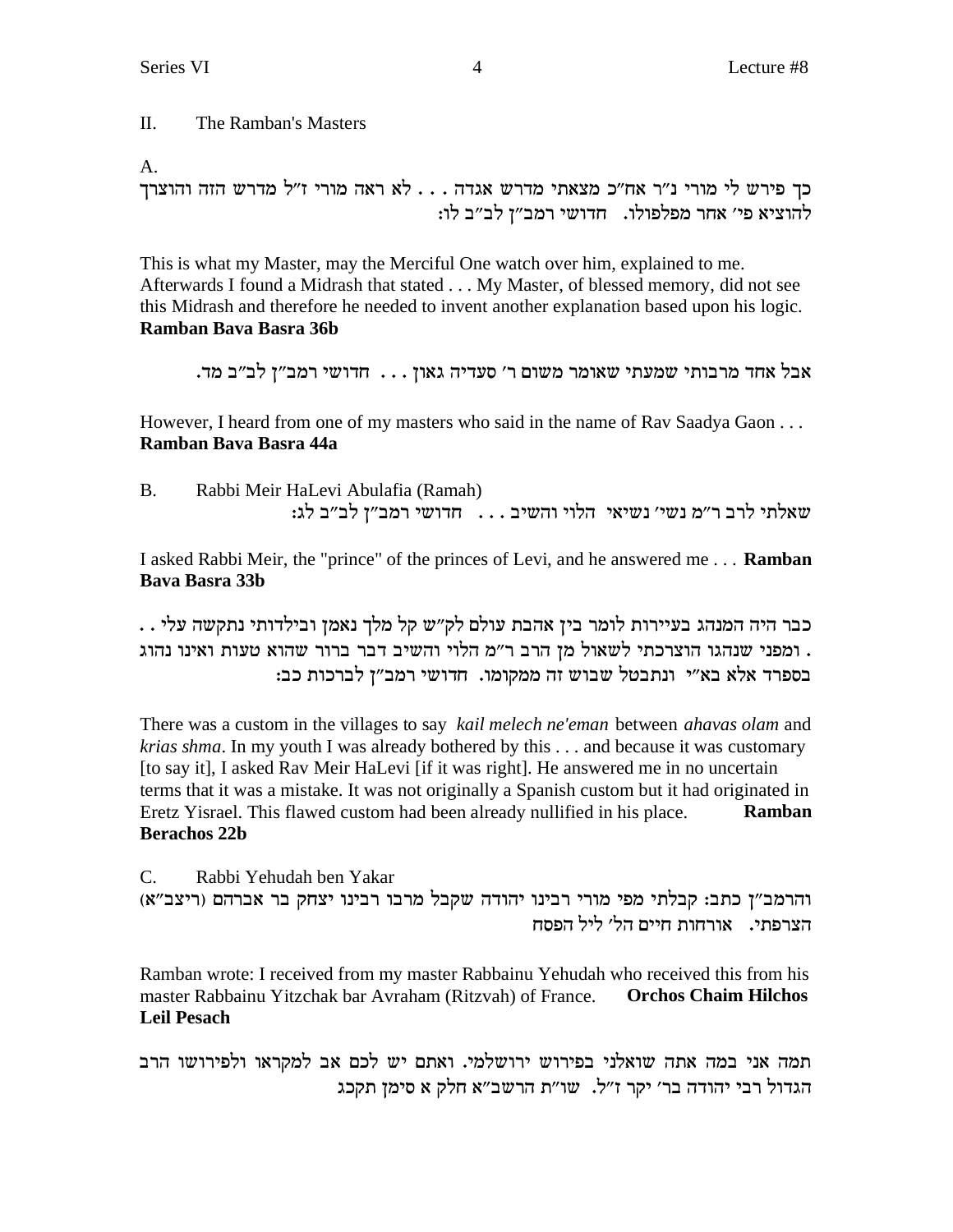I am astounded that you are asking me about the explanation of the Talmud Yerushalmi. You have an authority in regards to its pronounciation and explanation, the great Rav Rabbi Yehudah b. R. Yakar, of blessed memory. **Rashba 1:523**

D. Rabbi Nasan ben Meir of Trinquetaille

:tל החכם ר' נתן נ"ר בה"ר מאיר ז"ל פי' . . . חדושי הרמב"ז לשבועות לז My master, the sage, Rabbi Nasan, of blessed memory, ben HaRav Meir z"l explained . . . **Ramban Shavuos 37b**

'ושמעתי מפי מורי ה״ר נתן בן ה״ר מאיר שבתחילה כשבא ללמוד תורה לפני רבי׳ יצחק בר הברהם תקע התוקע ארבעה שברים אמר לו ר' יצחק . . . דרשת הרמב"ן לראש השנה

I heard directly from my master, HaRav Nasan b. HaRav Meir, that when he first came to learn Torah before Rabbi Yitzchak b. Rav Avraham, the blower of the shofar blew four shevarim. Rabbi Yitzchak said to him . . . **Ramban's Discourse on Rosh HaShana**

הרב רבי מאיר מטרנקטאלייש חיבר חיבורים ועזר לכל בס׳ העזר. הובא בס׳ שם הגדולים

HaRav Rabbi Meir of Trinquetaille composed many works and offered assistance to all through his *Sefer HaEzer*. **Shem HaGedolim**

E. Rabbi Yitzchak ben R. Avraham Sagi Nahor ' כך שמעתי מפי החסיד ר' יצחק בן הרב הגדול ר' אברהם. אמונה ובטחון פ' א

This is what I heard from the mouth of the *chasid* (pious one) Rabbi Yitzchak ben HaRav HaGadol, Rav Avraham. **HaEmunah U'Betachon Chapter One**

'כך שמעתי זה הלשון בשם החסיד ר' יצחק בן הרב הגדול ר' אברהם. אמונה ובטחון פ' ג

This is an exact quote from what I heard in the name of the *chasid* (pious one) Rabbi Yitzchak ben HaRav HaGadol, Rav Avraham. **HaEmunah U'Betachon Chapter Three**

'כך קבלתי מפי החכם ר' יצחק הצרפתי ז"ל. אמונה ובטחון פ' ט

This is what I received from the mouth of the sage, Rav Yitzchak of France. **HaEmunah U'Betachon Chapter Nine**

הוא דעת החסיד ר' יצחק בן הרב ז"ל שהיה נגלה לו אליהו ז"ל כי נגלה לרבי דוד אב ב"ד ולמד לו חכמת הקבלה ומסרה לבנו הראב"ד וגם לו נגלה והוא מסרה לבנו ר"י סגי נהור שלא ראה מעולם וגם לו נגלה והוא מסרה לב׳ תלמידיו האחד ר׳ עזרא שפירש שיר השירים והאחד ר' עזריאל ואחריהן נמשכה הרמב"ן ז"ל. רקאנטי פ' נשא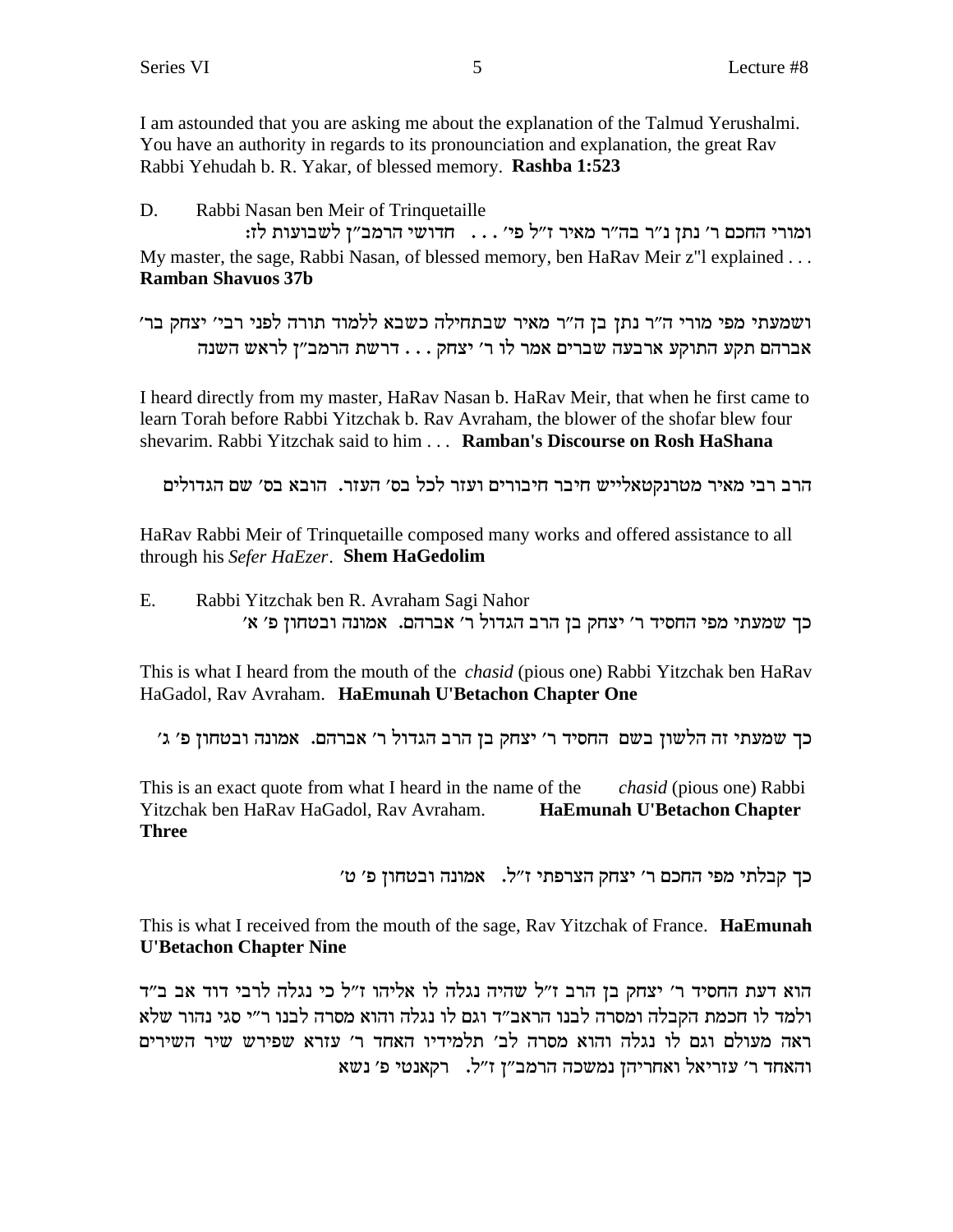This is the opinion of the *chasid* R. Yitzchak ben HaRav z"l to whom Eliyahu z"l appeared. For he appeared to Rabbi David Av Bais Din and taught him the wisdom of Kabbalah. He in turn transmitted it to his son Ravad to whom Eliyahu also appeared. He transmitted it to his son, Rabbi Yitzchak Sagi Nahor, who was completely blind from birth. Eliyahu also appeared unto him. He in turn transmitted it to his two disciples. One was Rabbi Ezra, who created a commentary on Shir HaShirim. His other disciple was Rabbi Azriel. Ramban z"l was a follower of theirs. **R. Menachem Ricanti Parshas Naso**

F. Rabbi Ezra

'וחכם ר' עזרא ז"ל כתב . . . אמונה ובטחון פ' ה

The sage, Rabbi Ezra z"l wrote . . . **HaEmunah U'Betachon Chapter Five**

III. The Completion of the Halachos of Rav Yitzchak Alfasi

A.

הרמב״ן התחיל לחבר ספריו שנת תתק״ע. סדר הדורות

Ramban began to compose his works in the year 1210, [when he was sixteen]. **Seder HaDoros**

B.

בשם קורא הדורות אתחיל הלכות נדרים ובכורות חברתים להשלים הלכות רבינו הרב הגדול ז״ל שאלו מהשמטותיו אשר בהלכותיו אינם נזכרות אמנם מפני שהן נוהגות בכל מקום ובכל זמן כתב מקצתן בתלמודנו מפוזרות ואני הקטן תלמיד תלמידיו יצאתי בעקבותיו הישרות ולמדתי מדבריו סתומות מהמפורשות ומן הנגלות הנסתרות והקל אשר בתחלתו כל המאמרות ישים בפינו אמרותיו טהורות הקדמה להלכות נדרים ובכורות לרמב״ן

IV. Critic of the Critics - Defender of the Early Authorities

A.

וקנאתי לרבנו הגדול קנאה גדולה מפני שראיתי לחולקים על דבריו שלא השאירו לו כפי רוב מחלוקותיהם ענין נכון בכל מה שדבר ולא דבר הגון בכל מה שפרש ולא פסק ראוי בכל מה 'ספסק. הקדמת הרמב״ז לס׳ מלחמות ד

I stood up for the honor of our great Rabbi, [Rav Yitzchak Alfasi,] because I saw that his critics, in their immense criticism, did not fully appreciate his position and considered him to be in error in all areas. **Preface of Ramban in his "Milchamos HaShem"**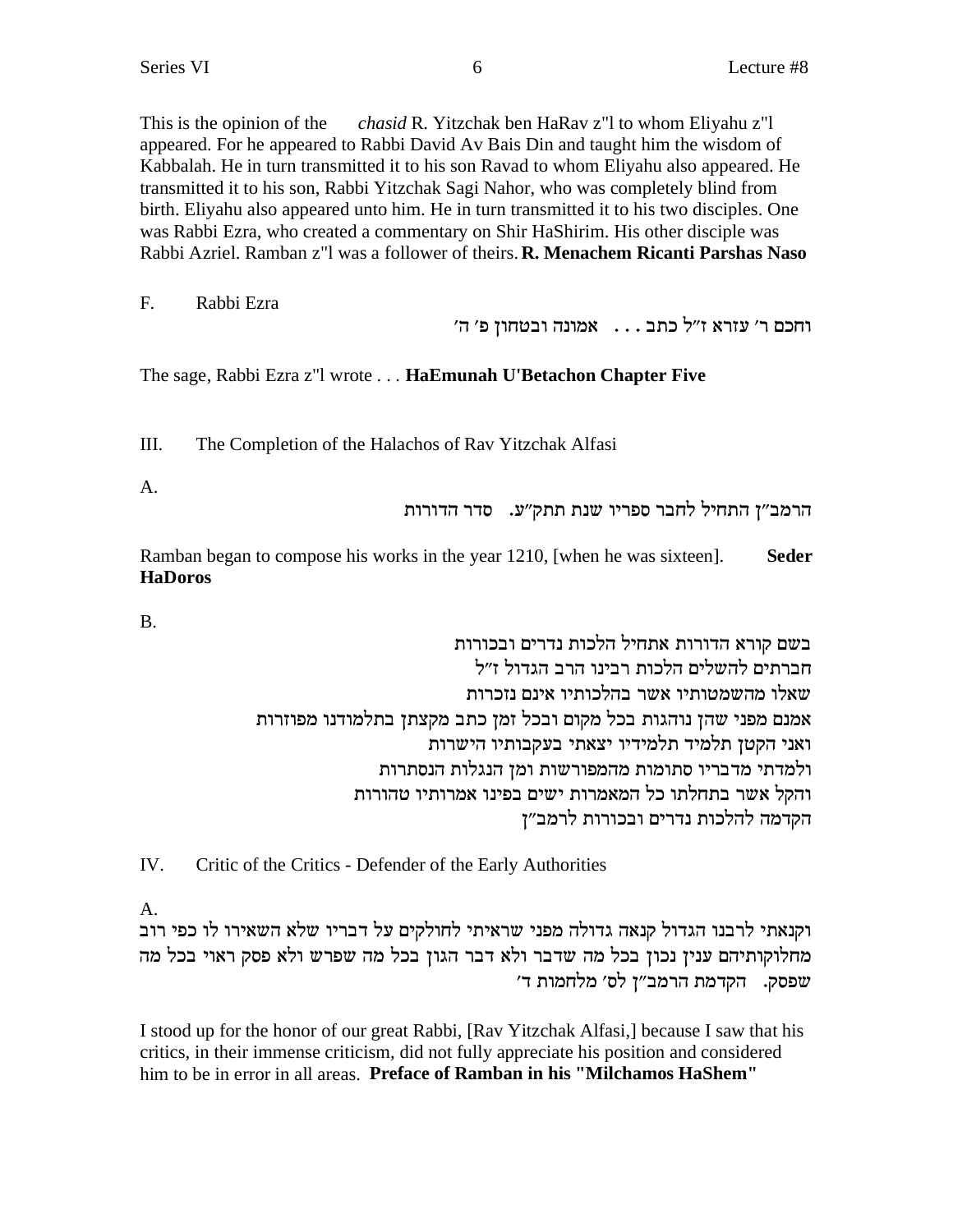**B.** 

מנעורי גדלני כאב ומבטן אמי אנחנה . . . ללמד זכות על הראשונים ולפרש דברי הגאונים כי הם לנו בלמוד התלמוד פנה ועמוד . . . והנה בדורות האחרונים המונים המונים כולם תחכמונים שאגת אריה וקול לבאים באים בקושיות והויות להפיל חכמות בנויות לתלפיות . . . ואני הקטן בשבטי הדל באלפי הייתי בימי חרפי . . . והיום כאשר זרחו על פני כוכבי זקוני הנני עם חפצי וחשקי להיות לראשונים תלמיד לקיים דבריהם ולהעמיד . . . . הקדמת הרמב"ן להשגות שהשיג על ס׳ המצות להרמב״ם

From my youth, [this principle] has brought me up as a father, and I have directed it from my mother's womb... to defend the early authorities and to explain the words of the Geonim, for in the study of the Talmud, they are for us a cornerstone and pillar.... Behold, in the later generations, masses of self styled scholars with the roar of a lion and the sound of lionesses came up with questions and arguments to topple scholarship that was [elaborately] built with turrets.... I, who am [merely] the smallest of my tribe and the most impoverished of my family was like this from the days of my youth.... Today, as the stars of my old age shine upon my face, I still remain with my desire and passion to be a disciple of the early authorities [and] to reestablish and reerect their words. Preface of Ramban to his Critique of Rambam's Sefer HaMitzvos

 $\mathcal{C}$ .

ואע״פ שאין זה מחוור, אנו נותנים ראשינו תחת כפות רגלי הראשונים. רמב״ן שיטה מקובצת כתובות נד.

Even though this [position] is not completely understandable, we place our heads under the soles of the feet of the early authorities. **Ramban in Shita Mekubetzes Kesubos** 54a

V. **Talmudic Commentator** 

חכמי הצרפתים הם המורים והם המלמדים לנו כל נטמן. הקדמת הרמב"ן לקונטרס "דינא דגרמי"

For all things that elude us, the French scholars are our guides and teachers.. **Prologue** of Ramban to "Dina D'Garmi"

ובכל ארץ קסטיליא לסיבת הטלטולים כמעט נשתכחו התוס׳ והיו לומדין חדושיו. סדר הדורות

Because of their wanderings, the Tosefos were almost completely forgotten in all of the land of Castille and they learned the Ramban's novellae instead. Seder HaDoros

כי כל דבריו במשקל ובמדה ואין בו יתר אפילו אות אחת . . . דרכי הגמרא לר׳ יצחק קנפנטון

All of [Ramban's] words are weighed and measured. There is not even an extra letter. Rabbi Yitzchak Kanpanton - Darkei HaGemara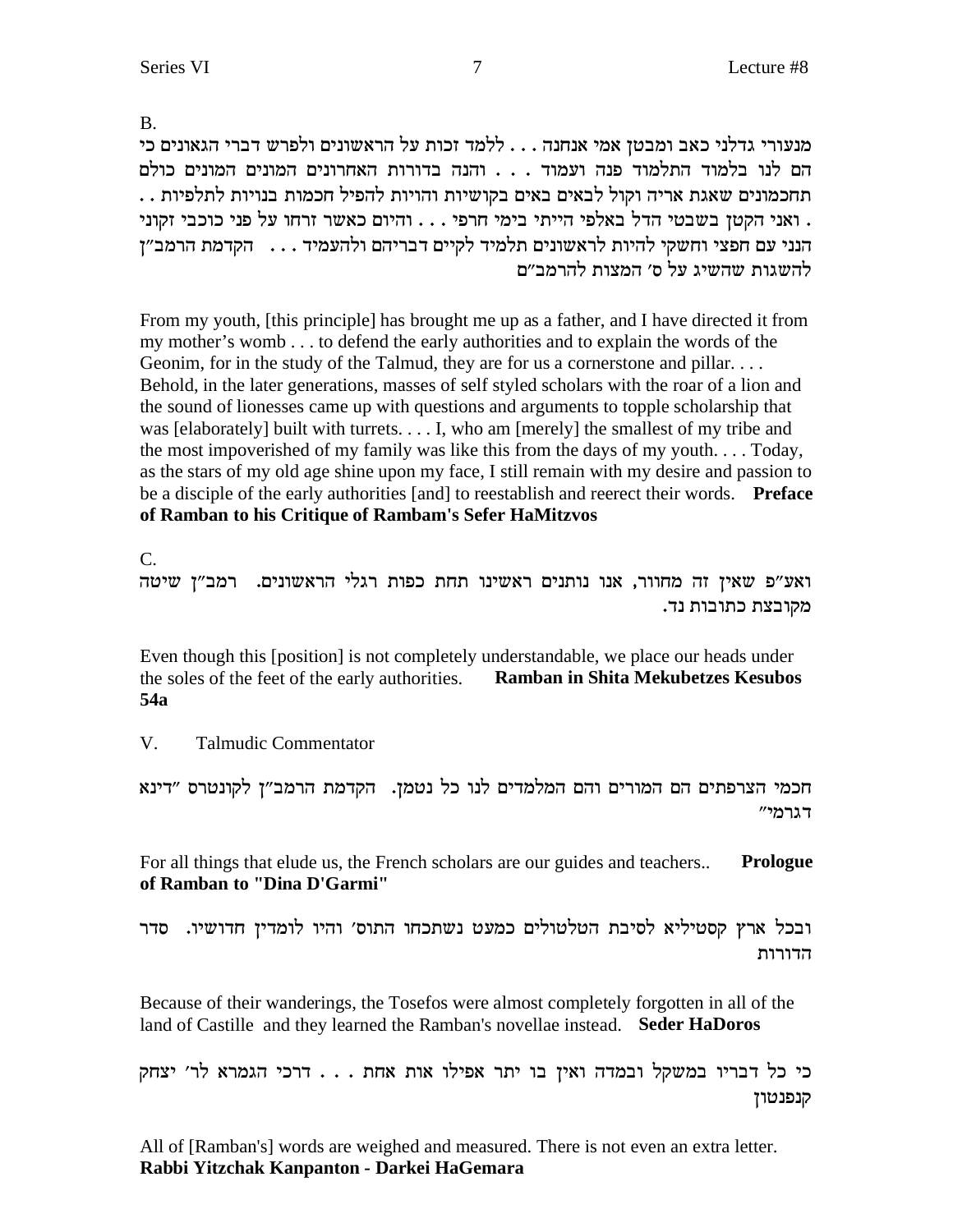#### VI. Religious Philosopher

### The Lessons of the Exodus and its Remembrance  $\mathbf{A}$

ועתה אומר לך כלל בטעם מצות רבות. הנה מעת היות ע"ג בעולם מימי אנוש החלו הדעות להשתבש באמונה, מהם כופרים בעיקר ואומרים כי העולם קדמון, כחשו בד׳ ויאמרו לא הוא, ומהם מכחישים בידיעתו הפרטית ואמרו איכה ידע קל ויש דעה בעליון (תהלים עג:יא), ומהם שיודו בידיעה ומכחישים בהשגחה ויעשו אדם כדגי הים שלא ישגיח הקל בהם ואין עמהם עונש או שכר, יאמרו עזב ד' את הארץ. וכאשר ירצה האלקים בעדה או ביחיד ויעשה עמהם מופת בשנוי מנהגו של עולם וטבעו, יתברר לכל בטול הדעות האלה כלם, כי המופת הנפלא מורה שיש לעולם אלו–ה מחדשו, ויודע ומשגיח ויכול. וכאשר יהיה המופת ההוא נגזר תחלה מפי נביא יתברר ממנו עוד אמתת הנבואה, כי ידבר האלקים את האדם ויגלה סודו אל עבדיו הנביאים, ותתקיים עם זה התורה כלה: ולכן יאמר הכתוב במופתים למען תדע כי אני ד' בקרב הארץ (לעיל ח:יח), להורות על ההשגחה, כי לא עזב אותה למקרים כדעתם. ואמר (שם ט:כט) למען תדע כי לד' הארץ, להורות על החידוש, כי הם שלו שבראם מאין ואמר (שם ט יד) בעבור תדע כי אין כמוני בכל הארץ. להורות על היכולת, שהוא שליט בכל, אין מעכב בידו, כי בכל זה היו המצריים מכחישים או מסתפקים. אם כן האותות והמופתים הגדולים עדים נאמנים באמונת הבורא ובתורה כלה:ובעבור כי הקב"ה לא יעשה אות ומופת בכל דור לעיני כל רשע או כופר, יצוה אותנו שנעשה תמיד זכרון ואות לאשר ראו עינינו, ונעתיק הדבר אל בנינו, ובניהם לבניהם, ובניהם לדור אחרון. והחמיר מאד בענין הזה כמו שחייב כרת באכילת חמץ (לעיל יב:טו) ובעזיבת הפסח (במדבר ט:יג), והצריך שנכתוב כל מה שנראה אלינו באותות ובמופתים על ידינו ועל בין עינינו, ולכתוב אותו עוד על פתחי הבתים במזוזות, ושנזכיר זה בפינו בבקר ובערב, כמו שאמרו (ברכות כא:א) אמת ויציב דאורייתא, ממה שכתוב (דברים טז:ג) למען תזכור את יום צאתך מארץ מצרים כל ימי חייך, ושנעשה סוכה בכל שנה: וכן כל כיוצא בהן מצות רבות זכר ליציאת מצרים. והכל להיות לנו בכל הדורות עדות במופתים שלא ישתכחו, ולא יהיה פתחון פה לכופר להכחיש אמונת האלקים. כי הקונה מזוזה בזוז אחד וקבעה בפתחו ונתכוון בענינה כבר הודה בחדוש העולם ובידיעת הבורא והשגחתו, וגם בנבואה, והאמין בכל פנות התורה, מלבד שהודה שחסד הבורא גדול מאד על עושי רצונו, שהוציאנו מאותו עבדות לחירות וכבוד גדול לזכות אבותיהם החפצים ביראת שמו: ולפיכך אמרו (אבות פ"ב מ"א) הוי זהיר במצוה קלה כבחמורה שכולן חמודות וחביבות מאד, שבכל שעה אדם מודה בהן לאלקיו. פ׳ רמב״ן על התורה פ׳ בא יג:טז

And now, I shall declare to you a general principle in the reason of many commandments. Beginning with the days of Enosh, when idol worship came into existence, opinions in the matter of faith fell into error. Some people denied the root of faith by saying that the world is eternal; They denied the Eternal, and said: It is not He. (Who called forth the world into existence). Others denied His knowledge of individual matters, and they say, How doth G-d know? and is there knowledge in the Most High? Some admit His knowledge but deny the principle of providence and make men as the *fishes of the sea*, (believing) that G-d does not watch over them and that there is no punishment or reward for their deeds, for they say the Eternal hath forsaken the land. Now, when G-d is pleased to bring about a change in the customary and natural order of the world for the sake of a people or an individual, then the voidance of all these (false beliefs) becomes clear to all people, since a wondrous miracle shows that the world has a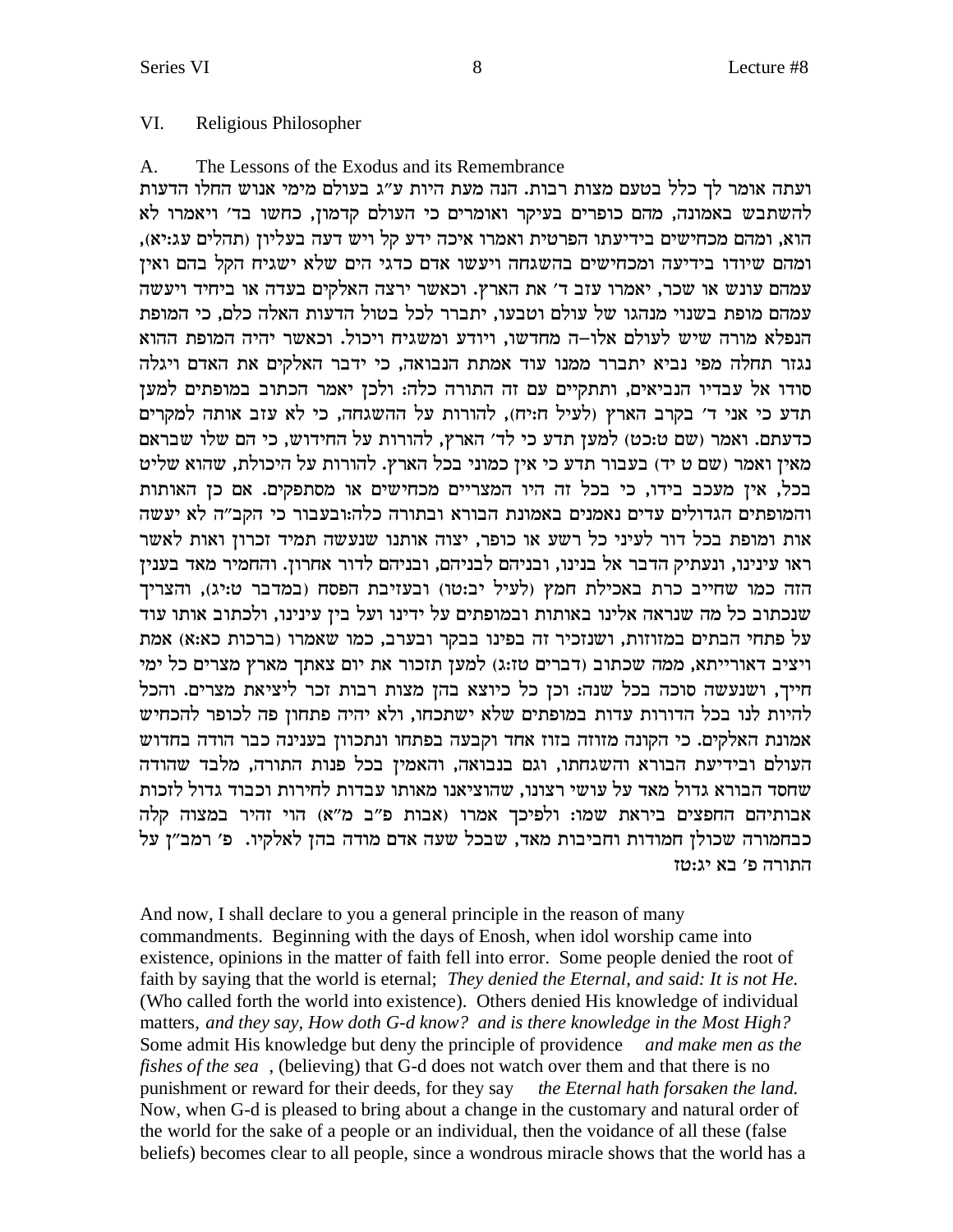G-d Who created it, and Who knows and supervises it, and Who has the power to change it. And when that wonder is previously prophesied by a prophet, another principle is further established, namely, that of the truth of prophecy, *that G-d doth speak with man* , and that *He revealeth His counsel unto His servants, the prophets,* and thereby the whole Torah is confirmed. This is why Scripture says in connection with the wonders (in Egypt): *That thou (Pharaoh) mayest know that I am the Eternal in the midst of the earth* , which teaches us the principle of providence, i.e., that G-d has not abandoned the world to chance, as they (heretics) would have it; *That thou mayest know that the earth is the Eternal's*, which informs us of the principle of creation, for everything is His since He created all out of nothing; *That thou mayest know that there is none like Me in all the earth,* which indicates His might, i.e., that He rules over everything and that there is nothing to withhold Him. The Egyptians either denied or doubted all of these (three) principles, (and the miracles confirmed their truth).

Accordingly, it follows that the great signs and wonders constitute *faithful witnesses* to the truth of the belief in the existence of the Creator and the truth of the whole Torah. And because the Holy One, blessed be He, will not make signs and wonders in every generation for the eyes of some wicked man or heretic, He therefore commanded us that we should always make a memorial or sign of that which we have seen with our eyes that we should transmit the matter to our children, and their children to their children, to the generations to come, and He placed great emphasis on it, as is indicated by the fact that one is liable to extinction for eating leavened bread on the Passover, and for abandoning the Passover-offering, (i.e., for not taking part in the slaughtering thereof). He has further required of us that we inscribe upon our arms and between our eyes all that we have seen in the way of signs and wonders, and to inscribe it yet upon the doorposts of the houses, and that we remember it by recital in the morning and evening-just as the Rabbis have said: "The recital of the benediction *True and firm* , (which follows the *Sh'ma* in the morning and which terminates with a blessing to G-d for the redemption from Egypt), is obligatory as a matter of Scriptural law because it is written, *That thou mayest remember the day when thou camest forth out of the land of Egypt all the days of thy life* ." (He further required) that we make a booth every year and many other commandments like them which are a memorial to the exodus from Egypt. All these commandments are designed for the purpose that in all generations we should have testimonies to the wonders so that they should not be forgotten and so that the heretic should not be able to open his lips to deny the belief in ( the existence of) G-d. **He who buys a** *Mezuzah* **for one** *zuz* **(a silver coin) and affixes it to his doorpost and has the proper intent of heart on its content, has already admitted to the creation of the world, the Creator's knowledge and His providence, and also his belief in prophecy as well as in all fundamental principles of the Torah, besides admitting that the mercy of the Creator is very great upon them that do His will, since He brought us forth from that bondage to freedom and to great honor on account of the merit of our fathers who delighted in the fear of His Name.** It is for this reason that the Rabbis have said, "Be as heedful of a light commandment as of a weighty one," for they are all exceedingly precious and beloved, for through them a person always expresses thankfulness to his G-d. **Ramban's Commentary to Exodus 13:16**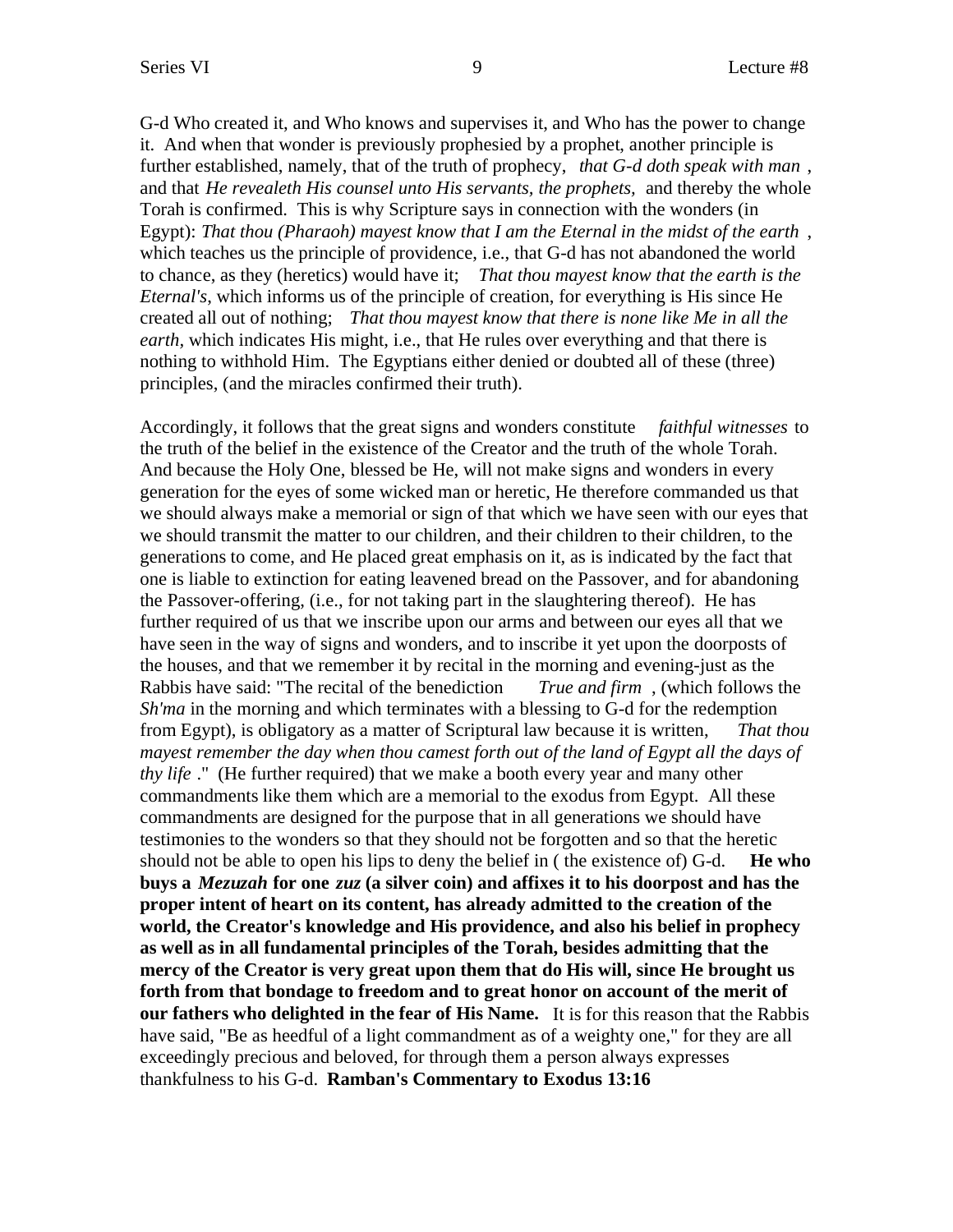B. The Ultimate Purpose of the Creation and the Commandments וכוונת כל המצות שנאמין באלקינו ונודה אליו שהוא בראנו, והיא כוונת היצירה, שאין לנו טעם אחר ביצירה הראשונה, ואין א–ל עליון חפץ בתחתונים מלבד שידע האדם ויודה לאלקיו שבראו, וכוונת רוממות הקול בתפלות וכוונת בתי הכנסיות וזכות תפלת הרבים, זהו שיהיה לבני אדם מקום יתקבצו ויודו לא-ל שבראם והמציאם ויפרסמו זה ויאמרו לפניו בריותיך אנחנו, וזו כוונתם במה שאמרו ז"ל (ירושלמי תענית פ"ב ה"א) ויקראו אל אלקים בחזקה (יונה ג:ח), מכאן אתה למד שתפלה צריכה קול, חציפא נצח לבישה: \_ שם

**And the purpose of all the commandments is that we believe in our G-d and be thankful to Him for having created us** , for we know of no other reason for the first creation, and G-d, the Most High, has no demand on the lower creatures, excepting that man should know and be thankful to G-d for having created him. The purpose of raising our voices in prayer and of the service in synagogues, as well as the merit of public prayer, is precisely this: that people should have a place wherein they assemble and express their thankfulness to G-d for having created them and supported them, and thus proclaim and say before Him, "We are your creatures." This is the intent of what the Rabbis, of blessed memory, have said: " *And they cried mightily unto G-d.* From here you learn that prayer must be accompanied by sound. The undaunted one wins over the abashed one." **Ibid.**

# C. The Purpose of Miracles

ומן הנסים הגדולים המפורסמים אדם מודה בנסים הנסתרים שהם יסוד התורה כלה, שאין לאדם חלק בתורת משה רבינו עד שנאמין בכל דברינו ומקרינו שכלם נסים אין בהם טבע ומנהגו של עולם, בין ברבים בין ביחיד, אלא אם יעשה המצות יצליחנו שכרו, ואם יעבור . עליהם יכריתנו ענשו, הכל בגזרת עליון כאשר הזכרתי כבר (בראשית יז:א, ולעיל ו:ב) , ויתפרסמו הנסים הנסתרים בענין הרבים כאשר יבא ביעודי התורה בענין הברכות והקללות , כמו שאמר הכתוב (דברים כט:יג,כד) ואמרו כל הגוים על מה עשה ד' ככה לארץ הזאת ואמרו על אשר עזבו את ברית ד' אלקי אבותם, שיתפרסם הדבר לכל האומות שהוא מאת ד' ה בעונשם. ואמר בקיום וראו כל עמי הארץ כי שם ד׳ נקרא עליך ויראו ממך. נשם

Through the great open miracles, one comes to admit the hidden miracles which constitute the foundation of the whole Torah, for no one can have a part in the Torah of Moses, our teacher, **unless he believes that all our words and our events, (as dictated in the Torah), are miraculous in scope,** there being no natural or customary way of the world in them, whether affecting the public or the individual. Instead, if a person observes the commandments, His reward will bring him success, and if he violates them, His punishment will cause his extinction. It is all by decree of the Most High, as I have already mentioned. The hidden miracles done to the public come to be known as is mentioned in the assurances of the Torah on the subject of the blessings and imprecations, as the verse says: *And all the nations shall say: Wherefore hath the Eternal done thus unto this land? Then men shall say: Because they forsook the covenant of the Eternal, the G-d of their fathers.* Thus it will become known to all nations that their punishment came from G-d. And of the fulfillment of the commandments it says, *And all the peoples of the earth shall see that the name of the Eternal is called upon thee.* I will yet explain this, with the help of G-d. **Ibid.**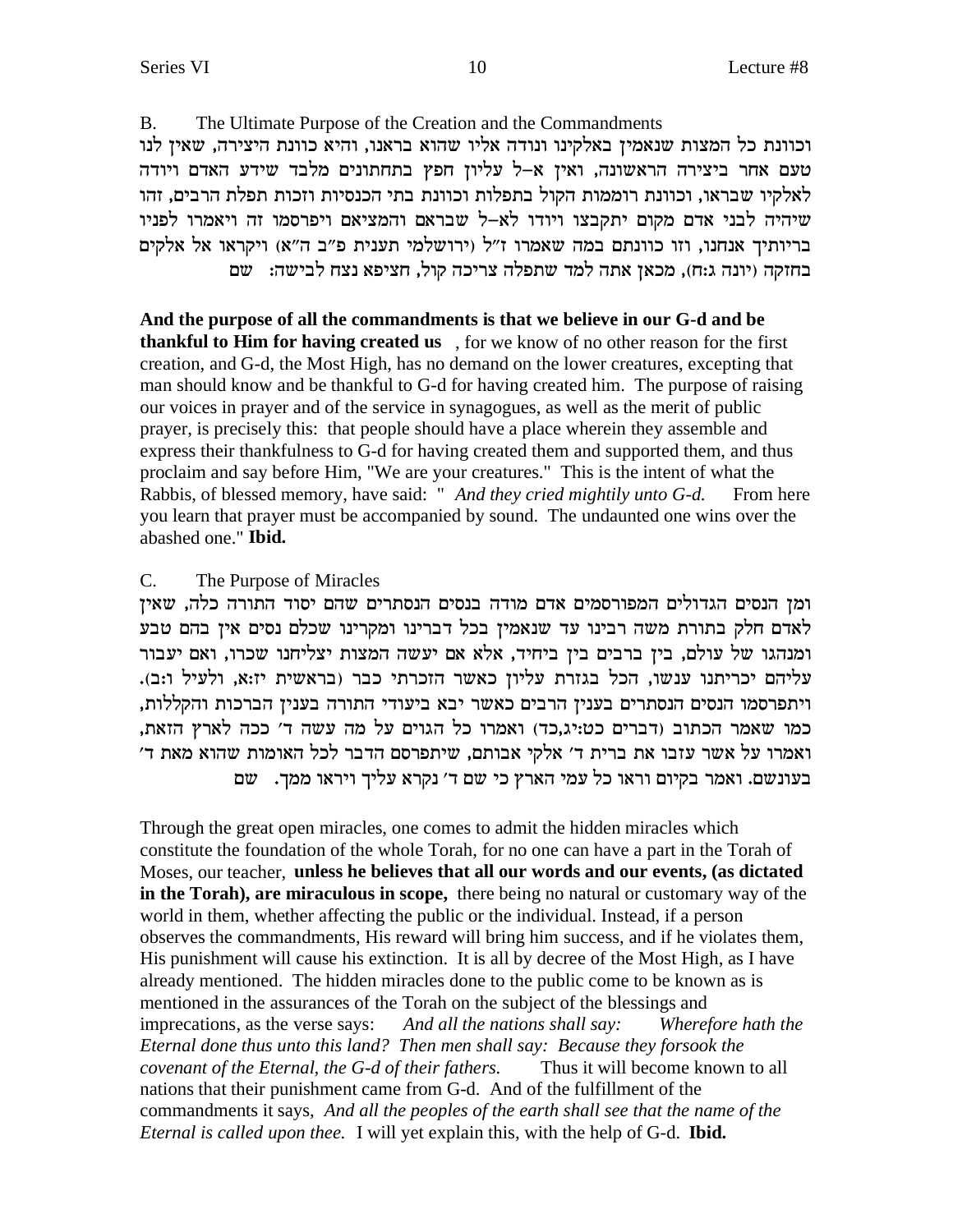D. The Rationale of the Mitzvos

ואין הכונה בהם שתהיה גזרת מלך מלכי המלכים בשום מקום בלא טעם, כי כל אמרת אלו–ה צרופה (משלי ל:ה), רק החקים הם גזירת המלך אשר יחוק במלכותו בלי שיגלה תועלתם לעם, ואין העם נהנים בהם אבל מהרהרין אחריהם בלבם ומקבלים אותם ליראת המלכות, וכן חוקי הקב"ה הם הסודות אשר לו בתורה שאין העם במחשבתם נהנים בהם כמשפטים, אבל כולם בטעם נכון ותועלת שלימה: והטעם בכלאים, כי השם ברא המינים בעולם, בכל בעלי הנפשות בצמחים ובבעלי נפש התנועה, ונתן בהם כח התולדה שיתקיימו המינים בהם לעד כל זמן שירצה הוא יתברך בקיום העולם. וצוה בכחם שיוציאו למיניהם ולא ישתנו לעד לעולם, שנאמר בכולם "למינהו" (בראשית א), והוא סיבת המשכב שנרביע בהמות זו עם זו לקיום המינין כאשר יבואו האנשים על הנשים לפריה ורביה. והמרכיב שני מינין, משנה ומכחיש במעשה בראשית, כאילו יחשוב שלא השלים הקב"ה בעולמו כל הצורך ויחפוץ הוא לעזור בבריאתו של עולם להוסיף בו בריות. והמינים בבעלי חיים לא יולידו מין משאינו מינו, וגם הקרובים בטבע שיולדו מהם כגון הפרדים יכרת זרעם כי הם לא יולידו. והנה מצד טני הדברים האלה, פעולת ההרכבה במינים דבר נמאס ובטל:וגם הצמחים אשר יתרכבו מיז **a** בשאינו מינו אין פרים צומח אחרי כן, ויהיו באיסורם שני טעמים הנזכרים, וזה טעם "שדך , לא תזרע כלאים" שהוא בהרכבה על דעת רבותינו(קידושין לט א). ואסר אף כלאי זרעים מפני שישתנו בטבעם גם בצורתם בהיותם יונקים זה מזה, ויהיה כל גרעין ממנו כאילו הורכב משני מינין. ואסור לחרוש בשור ובחמור,מפני שדרך כל עובד אדמתו להביא צמדו ברפת אחת ויבאו לידי הרכבה: ומחברינו מוסיף בטעם הכלאים, כי הוא שלא לערבב הכחות המגדלים הצמחים להיות יונקים זה מזה, ממה שאמרו בבראשית רבה (י:ו), אמר רבי סימון אין לך כל עשב ועשב מלמטה שאין לו מזל ברקיע ומכה אותו ואומר לו גדל, הדא הוא דכתיב (איוב לחזלג) הידעת חקות שמים אם תשים משטרו בארץ. והנה המרכיב כלאים או זורען בכדי שינקו זה מזה מבטל חקות שמים, ולכך אמר בהם את חקותי תשמורו, כי הם חקות שמים, וכך אמר רבי חנינא משום רבי פנחס משום חקים שחקקתי בהם את עולמי ירושלמי כלאים פ"א ה"ז):וכבר כתבתי בסדר בראשית (א:יא) שהצמחים כולם יסודותם) בעליונים ומשם צוה להם השם את הברכה חיים עד העולם, והנה המערב כלאים מכחיש ומערב מעשה בראשית: רמב"ן ויקרא פרק יט פסוק יט

And the intention of the Rabbis (in defining "statutes" as the laws of the King for which there is no reason) was not that these are decrees of the King of kings for which there are no reasons whatever, *for every word of G-d is tried.* (They meant) only that "statutes" are like the enactments which a king promulgates for his kingdom, without revealing their benefits to the people and the people, not sensing these reasons, entertain questions about them in their hearts, but they accept them nonetheless out of fear of the government. Similarly, "the statutes" of the Holy One, blessed be He, are His secrets in the Torah, which the people by means of their thinking do not grasp as they do in the case of *mishpatim* ("ordinances"-laws which conform to the human conception of justice), but yet they *all* have a proper reason and perfect benefit.

Now the reason for (the prohibitions against) *kilayim (*"mixed kinds," as will be explained further on), is that G-d has created in the world various species among all living things, both plants and moving creatures, and He gave them a power of reproduction enabling them to exist forever as long as He, blessed be He, will desire the existence of the world, and He further endowed them with a power to bring forth (only) after their kind, and that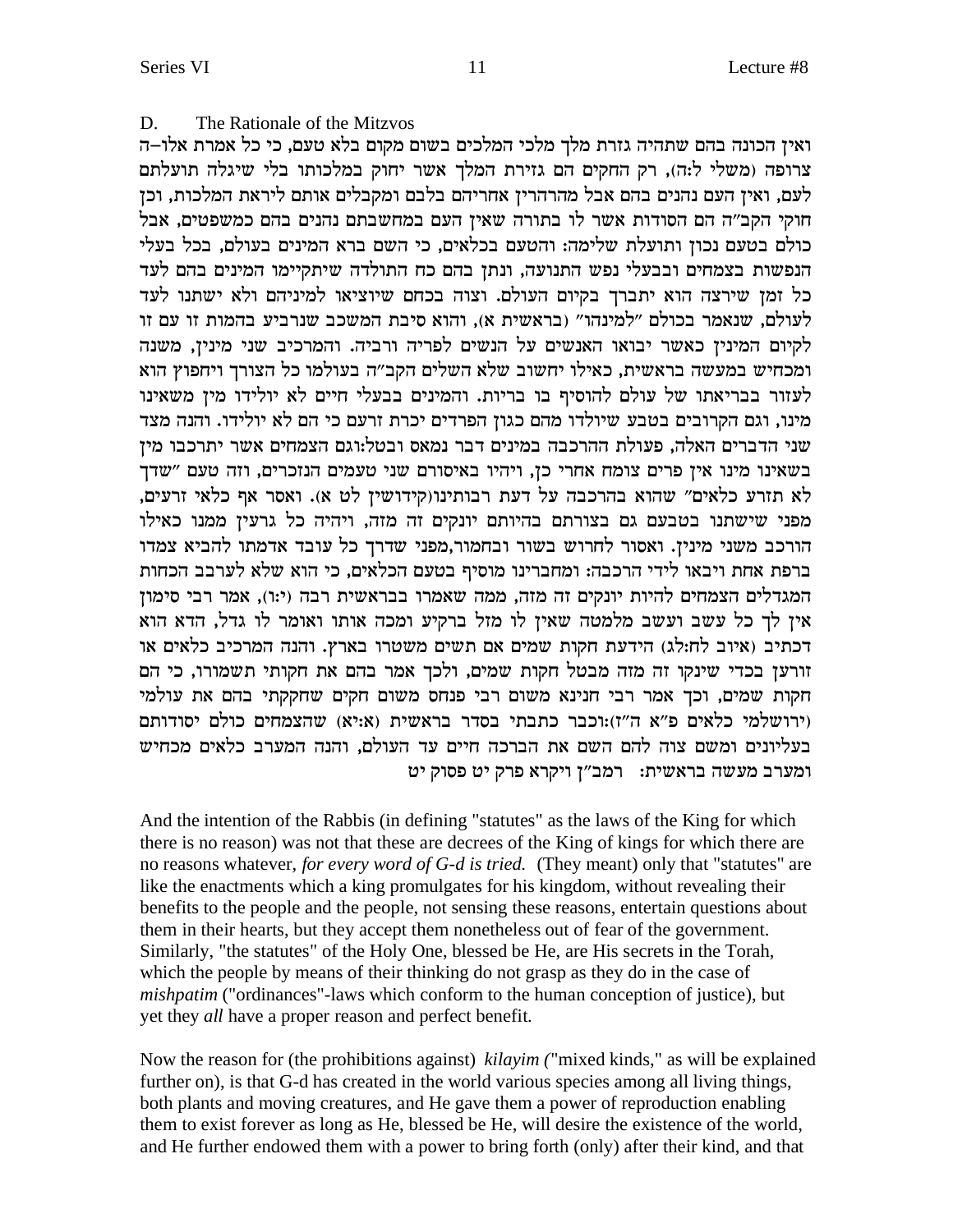they should never be changed, as it is said with reference to all of them (at the time of Creation), *after its kind.* This driving force in the normal mating of animals is for the sake of preserving the species, even as human beings engage in sexual activity for the sake of having children. **Thus one who combines two different species, thereby changes and defies the work of Creation, as if he is thinking that the Holy One, blessed be He, has not completely perfected the world and he desires to help along in the creation of the world by adding to it new kinds of creatures.** Moreover, the mating of diverse species of animals does not produce offspring, and even in the case of those that are by nature close to each other (such as the horse and the ass), from which offspring are born, such as mules, their seed is cut off, for they themselves (the mules) cannot produce offspring. Thus from the point of view of the two matters (i.e., the changing in the order of Creation and the sterility of the product, we see that) the act of combining different species is despicable and futile. Even when diverse species of vegetation are grafted together, their fruits do not reproduce afterwards, and they too are prohibited because of the two above-mentioned reasons (for the prohibition of mixing different species together). This is the meaning of the prohibition (stated here in the verse), *thou shalt not sow thy field with two kinds of seed,* which in the opinion of our Rabbis constitutes a prohibition against grafting (diverse kinds of trees, or trees and vegetables, and is not a prohibition against merely sowing together diverse kinds of seeds). But He has prohibited also the mere sowing together of diverse kinds of seeds, because their nature and form change when they derive nutrition from each other, and thus each kernel of it is as if it were grafted together from two kinds. Similarly, He has forbidden to plow with an ox and an ass together, because it is customary among tillers of the soil to bring their working animals into one cattle shed, and there they might come to mate with a diverse kind. And one of our colleagues adds to the reason for the prohibition against mixing seeds, that it is **in order not to throw into disorder the primary forces which bring about the growth of the plants,** when they derive nutrition from each other, as is indicated in the saying of our Rabbis in Bereshith Rabbah: "Said Rabbi Simon: There is not a single kind of herb that does not have a constellation in heaven which smites it and says to it, 'Grow.' It is with reference to this that Scripture says, *Knowest thou 'chukoth shamayim' (the statutes of heavens)? Canst thou establish 'mishtaro' (the dominion thereof) in the earth? -[mishtaro* being derived from the root *shoter* (executive officer)*]* ." Now he who grafts diverse kinds of plants or sows seeds of diverse kinds with the intention that they derive nutrition from each other, thereby destroys '*chukoth shamayim'* (*the statutes of heavens).* This is why He has said, *Ye shall keep "chukothai" (My statutes),* as they are the statutes of the heavens. And so did Rabbi Chanina in the name of Rabbi Pinchas say, that (the statutes mentioned here in the verse) are because of "the statutes with which I formed My world." I have already written in the section of *Bereshith* that all plants have their foundations in higher (forces), and it is from there that *the Eternal commanded* them *the blessing, even life forever.* Thus he who mixes different kinds of seeds denies and throws into disorder the work of Creation. **Ramban's Commentary to Lev. 19:19**

### E. The Divinity of the Torah

משה רבינו כתב הספר הזה עם התורה כולה מפיו של הקב״ה והקרוב שכתב זה בהר סיני כי שם נא׳ לו עלה אלי ההרה והיה שם ואתנה לך את לוחות האבן והתורה והמצוה אשר כתבתי להורותם כי לוחות האבן יכלול הלוחות והמכתב כלומר עשרת הדברות והמצוה מספר המצות כולן עשה ולא תעשה א"כ התורה יכלול הספורים מתחילת בראשית כי הוא מורה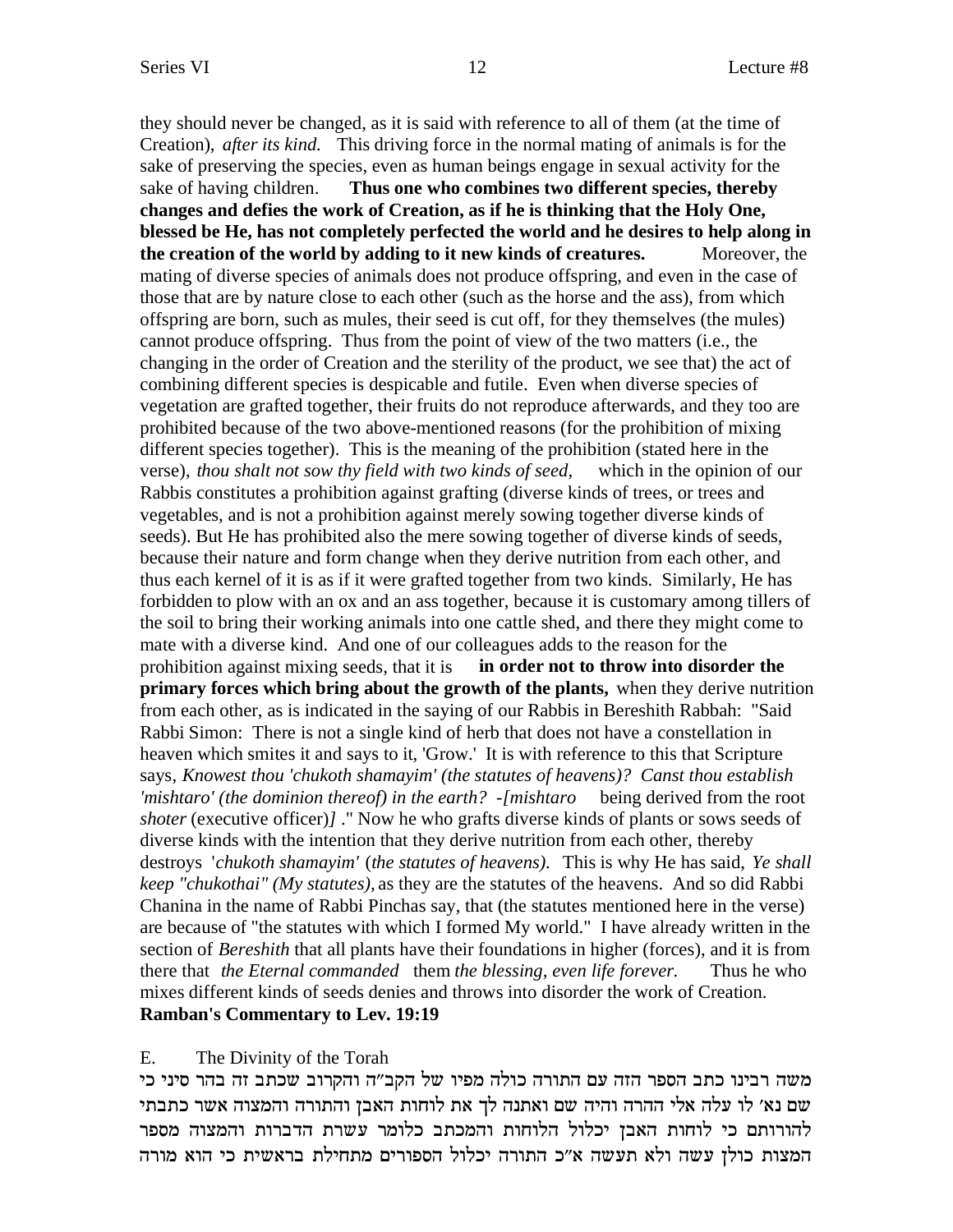אנשים בדרך בענין האמונה וברדתו מן ההר כתב מתחלת התורה עד סוף ספור המשכן וגמר התורה כתב בסוף שנת הארבעים כאשר אמר לקוח את ספר התורה הזה ושמתם אותו מצד ארון ברית ד' אלקיכם וזה כדברי האומר תורה מגלה מגלה נתנה אבל לדברי האומר תורה חתומה נתנה נכתב הכל בשנת הארבעי׳ כשנצטוה כתבו לכם את השירה הזאת ולמדה את בני ישראל שימה בפיהם וצוה לקוח את ספר התורה הזה ושמתם אותו מצד ארון ברית ד' אלקיכם. ועל כל פנים היה נכון שיכתוב בתחלת ספר בראשית וידבר אלקים אל משה את כל הדברים האלה לאמר. אבל היה הענין להכתב סתם מפני שלא כתב משה רבינו התורה כמדבר בעד עצמו כנביאים שמזכירים עצמם כמו שנאמר ביחזקאל תמיד ויהי דבר ד' אלי בן אדם. וכמו שנאמר בירמיה ויהי דבר ד׳ אלי לאמר. אבל משה רבינו כתב תולדות כל הדורות הראשוני' ויחוס עצמו ותולדותיו ומקריו כשלישי המדבר. ולכן יאמר וידבר אלקים אל משה ויאמר אליו כמדבר בעד שנים אחרים ומפני שהענין כן לא נזכר משה בתורה עד שנולד ונזכר כאילו אחר מספר עליו ואל יקשה עליך ענין משנה התורה שמדבר בעד עצמו ואתחנן ואתפלל אל ד' ואומר כי תחלת הספר ההוא אלה הדברים אשר דבר משה אל כל ישראל והנה הוא כמספר דברים בלשון אמרם. והטעם לכתיבת התורה בלשון זה מפני שקדמה לבריאת העולם אין צריך לומר ללידתו של משה רבינו כמו שבא לנו בקבלה שהיתה כתובה באש שחורה על גבי אש לבנה. הנה משה כסופר המעתיק מספר קדמון וכותב ולכן כתב סתם אבל זה אמת וברור הוא שכל התורה מתחלת ספר בראשית עד לעיני כל ישראל נאמרה מפיו של הקב״ה לאזניו של משה כענין שאמר להלן (ירמיה ל״ו) מפיו יקרא אלי את כל הדברים האלה ואני כותב על הספר בדיו. ... עוד יש בידינו קבלה של אמת כי כל התורה כולה שמותיו של הקב"ה שהתיבות מתחלקות לשמות בענין אחד כאילו תחשוב על דרך משל כי פסוק בראשית יתחלק לתיבות אחרות כגון בראש יתברא אלקים וכל התורה כן מלבד צירופיהן וגימטריותיהן של שמות וכבר כתב רבינו שלמה בפירושיו בתלמוד ענין השם הגדול של ע"ב באיזה ענין הוא בשלשה פסוקי' ויסע ויבא ויט ומפני זה ספר תורה שטעה בו באות אחת במלא או בחסר פסול. כי זה הענין יחייב אותנו לפסול ס"ת שיחסר בו ו' אחד ממלות אותם שבאו מהם ל"ט מלאים בתורה או שיכתוב הו' באחד משאר החסרי' וכן כיוצא בזה אע״פ שאינו מעלה ולא מוריד כפי העולה במחשבה וזה הענין שהביאו גדולי המקרא למנות כל מלא וכל חסר וכל התורה והמקרא ולחבר ספרים במסורת עד עזרא הסופר הנביא שנשתדל בזה כמו שדרשו מפסוק ויקראו בספר בתורת האלקים מפורש ושום שכל ויבינו במקרא. ונראה שהתורה הכתובה באש שחורה על גבי אש לבנה בענין הזה שהזכרנו היה שהיתה הכתיבה רצופה בלי הפסק תיבות והי' אפשר בקריאתה שתקרא על דרך השמות ותקרא על דרך קריאתנו בענין התורה והמצוה ונתנה למשה רבינו על דרך קריאת המצות ונמסר לו על פה קריאתה בשמות. וכן יכתבו השם הגדול שהזכרתי כולו רצוף ויתחלק לתיבות של שלש שלש אותיות ולחלוקי' אחרים רבים כפי השמוש לבעלי הקבלה. רמב"ז בראשית – הקדמה

Moses our teacher wrote this book of Genesis together with the whole Torah from the Mouth of the Holy One, blessed be He. It is likely that he wrote it on Mount Sinai for there it was said to him, Come up to Me unto the mount, and be there; and I will give thee the tablets of stone and the Torah and the commandment which I have written, to *teach them. The tablets of stone* include the tablets and the writing that are the ten commandments. The commandment includes the number of all the commandments, positive and negative. If so, the expression and the Torah includes the stories from the beginning of Genesis (and is called *Torah*-teaching) because it teaches people the ways of faith. Upon descending from the mount, he (Moses) wrote the Torah from the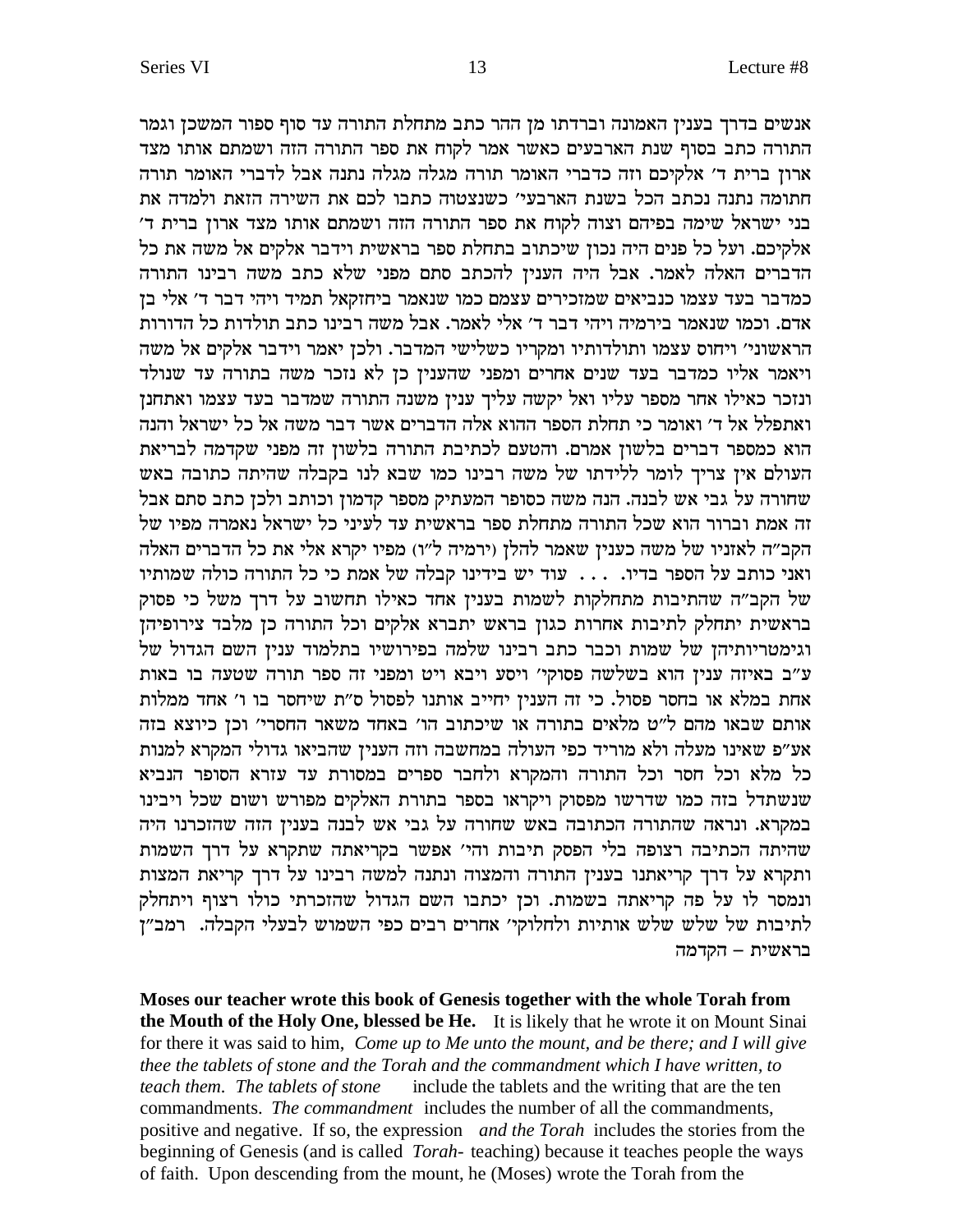beginning of Genesis to the end of the account of the tabernacle. He wrote the conclusion of the Torah at the end of the fortieth year of wandering in the desert when he said (by command of G-d), *Take this book of the law, and put it in the side of the ark of the covenant of the Eternal your G-d.* This view accords with the opinion of the Talmudic sage who says that the Torah was written in sections. However, according to the sage who says the Torah was given in its entirety, everything was written in the fortieth year when he (Moses) was commanded, *Now write ye this song for you and teach it unto the children of Israel; put it in their mouths,* and, as he was further instructed, *Take this book of the law, and put it in the side of the ark of the covenant of the Eternal your G-d.*

In either case it would have been proper for him to write at the beginning of the book of Genesis: "And G-d spoke to Moses all these words, saying." The reason it was written anonymously (without the above introductory phrase) is that Moses, our teacher, did not write the Torah in the first person like the prophets who did mention themselves. For example, it is often said of Ezekiel, *And the word of the Eternal came unto me saying: "Son of man,"* and it said of Jeremiah, *And the word of the Eternal came unto me.* Moses our teacher, however, wrote this history of all former generations and his own genealogy, history and experiences in the third person. Therefore, he says *And G-d spoke to Moses, saying to him* as if he were speaking about another person. And because this is so, Moses is not mentioned in the Torah until his birth, and even at that time, he is mentioned as if someone else was speaking about him.

Now, do not find a difficulty in the matter of Deuteronomy wherein he (Moses) does speak about himself - (as he says,) *and I besought the Eternal; And I prayed unto the Eternal, -*for the beginning of that book reads: *These are the words which Moses spoke unto all Israel.* Thus, throughout Deuteronomy, he is like one who narrates things in the exact language in which they were spoken. **The reason for the Torah being written in this form (namely, the third person) is that it preceded the creation of the world, and, needless to say, it preceded the birth of Moses, our teacher.** It has been transmitted to us by tradition that it (the Torah) was written with letters of black fire upon a background of white fire. Thus, Moses was like a scribe who copies from an ancient book and therefore he wrote anonymously. However, it is true and clear that the entire Torah - from the beginning of Genesis to *in the sight of all Israel* (the last words in Deuteronomy) - reached the ear of Moses from the mouth the Holy One, blessed be He, just as it is said elsewhere, *He pronounced all these words unto me with his mouth, and I wrote them with ink in the book.*

We have yet another mystic tradition that **the whole Torah is comprised of Names of the Holy One, blessed be He, and that the letters of the words separate themselves into Divine Names when divided in a different manner,** as you may imagine by way of example that the verse of *Bereshith* divides iteself into these other words: *berosh yithbareh Elokim.* This principle applies likewise to the entire Torah, aside from the combinations and the numerical equivalents of the Holy Names. Our Rabbi Shlomo (Rashi) has already written in his commentaries on the Talmud concerning the manner in which the Great Divine Name of seventy-two letters is derived from the three verses: *And he went, And he came, And he stretched out.* It is for this reason that a Scroll of the Torah in which a mistake has been made in one letter's being added or subtracted is disqualified (even though the literal meaning remains unchanged), for this principle (that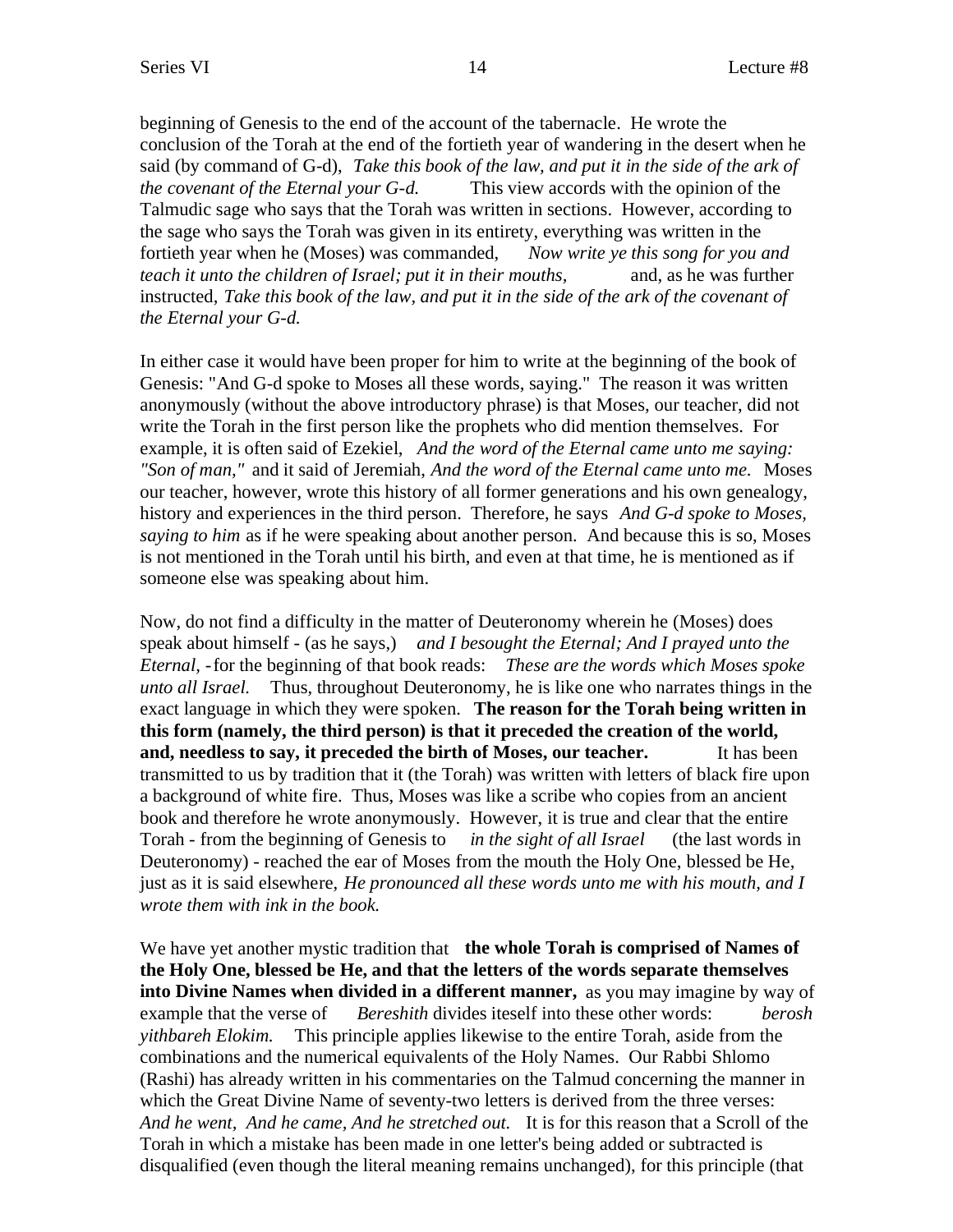the whole Torah comprises Names of the Holy One, blessed be He), obligates us to disqualify a scroll of the Torah in which one letter vav is missing from the word *otham*-of which there are thirty nine fully-spelled ones in the Torah-(despite the fact that the same word appears many times without a *vav*), or if he (the Scribe) were to add *vav* to any of the other deficient ones (that is, words which could be written with an additional vav but are not so written). So it is in similar cases even though it matters not one way or another on cursory thought. It is this principle which has caused the Biblical scholars to count every full and defective word in the Torah and Scripture and to compose books on the Masoretic text, going back as far as Ezra the Scribe and Prophet, so that we should be heedful of this, as the Sages derived it from the verse, And they read in the book in the Law of G-d, distinctly; and they gave the sense, and caused them to understand the *reading.* It would appear that the Torah "written with letters of black fire upon a background of white fire" was in this form we have mentioned, namely, that the writing was contiguous, without break of words, which made it possible for it to be read by way of Divine Names and also by way of our normal reading which makes explicit the Torah and the commandment. It was given to Moses our teacher using the division of words which expresses the commandment, and orally it was transmitted to him in the rendition which consists of the Divine Names. Thus, masters of the Kabbalah write the letters of the Great Name I have mentioned (namely, the Name containing seventy-two letters) all close to each other, and then these are divided into words consisting of three letters and many other divisions, as is the practice among the masters of the Kabbalah. **Prologue to Ramban's Commentary on Genesis** 

### Humility F.

וכאשר תתנהג במדת הענוה להתבושש מכל אדם ותתפחד ממנו ומן החטא, אז תשרה עליך רוח השכינה וזיו כבודו והחיית חיי עולם . . . וכל דבריך יהיו בנחת ובכבוד ובדרך ארץ ובאהבה ובסבר פנים יפות . . . ובכל מחשבותיך ודבריך ומעשיך בכל עת ובכל זמן חשוב בלבך כאלו אתה עומד לפני מלך מלכי המלכים הקדוש ברוך הוא ושכינתו עליך, כי מלא כל הארץ כבודו. אגרת הרמב״ן

When you act with the trait of humility so that you are embarrassed [by your shortcomings] in the presence of any person and you fear Him and fear sin, then the spirit of the Shechina will rest upon you and the radiance of His glory and you will live eternally. ... All of your words should be with gentleness and respect, with politeness and love and with a fine countenance.... In all of your thoughts, words, and actions, and at all times, you should consider yourself to be in the presence of the King of kings, the Holy One, blessed be He and that his Shechina is over you, for the whole world is filled with His glory. The "Letter" of Ramban

### VII. The Centrality of Eretz Yisrael

A.

ארץ ישראל אמצעות הישוב היא נחלת ד' מיוחדת לשמו, לא נתן עליה מן המלאכים קצין שוטר ומושל בהנחילו אותה לעמו המיחד שמו זרע אוהביו, וזהו שאמר (שמות יט ה) והייתם לי סגולה מכל העמים כי לי כל הארץ, וכתיב (ירמיה יא ד) והייתם לי לעם ואנכי אהיה לכם לאלקים, לא שתהיו אתם אל אלהים אחרים כלל. והנה קידש העם היושב בארצו בקדושת העריות וברובי המצות להיותם לשמו, ולכך אמר (להלן כ כב) ושמרתם את כל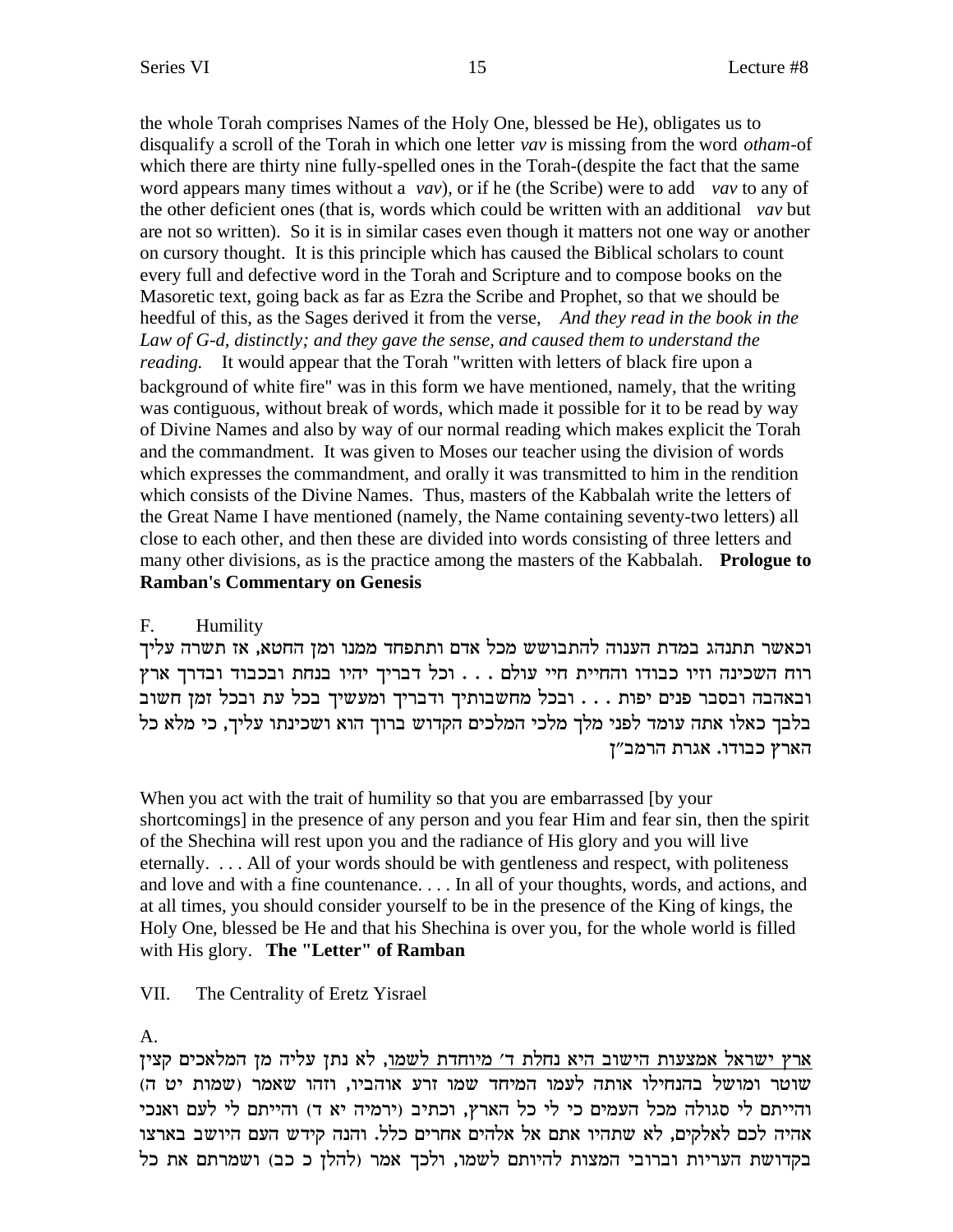חוקותי ואת כל משפטי ועשיתם אותם ולא תקיא אתכם הארץ, וכתיב (שם פסוק כד) ואמר לכם אתם תירשו את אדמתם ואני אתננה לכם לרשת אותה אני ד׳ אלקיכם אשר הבדלתי אתכם מן העמים, יאמר כי הבדיל אותנו מכל העמים אשר נתן עליהם שרים ואלהים אחרים, בתתו לנו את הארץ שיהיה הוא יתברך לנו לאלקים ונהיה מיוחדים לשמו. והנה הארץ שהיא נחלת השם הנכבד תקיא כל מטמא אותה ולא תסבול עובדי ע"ז ומגלים עריות: רמב"ן ויקרא פרק יח פסוק כה

But the land of Israel, which is in the middle of the inhabited earth, is the inheritance of the Eternal designated to His Name. He has placed none of the angels as chief. observer, or ruler over it, since He gave it as a heritage to His people who declare the Unity of His Name, the seed of His beloved ones (i.e. the patriarchs). It is with reference to this that He said, and ye shall be Mine own treasure from among all peoples; for all the earth is Mine, and it is further written, so shall ye be My people, and I will be your G-d, and you will not be subject to other powers at all. Now He (also) sanctified the people who dwell in His land with the sanctity of observing the laws against forbidden sexual relationships, and with the abundant commandments, so that they would be dedicated to His Name. It is for this reason that He said, And ye shall keep all My statutes, and all Mine ordinances, and do them, that the Land, whither I bring you to dwell therein, vomit you not out, and it is further written, But I have said unto you: 'Ye shall inherit their Land, and I will give it unto you to possess it'... I am the Eternal your G-d, Who have set you apart from the peoples, meaning to say, that He has set us apart from all the nations over whom He appointed princes and other celestial powers, by giving us the Land (of Israel) so that He, blessed be He, will be our G-d, and we will be dedicated to His Name. Thus the Land which is the inheritance of the Glorious Name, will vomit out all those who defile it and will not tolerate worshippers of idols, or those who practise immorality. **Ramban's Commentary to Leviticus 18:25** 

**B.** 

והורשתם את הארץ וישבתם בה כי לכם נתתי את הארץ לרשת אתה – על דעתי זו מצות עשה היא, יצוה אותם שישבו בארץ ויירשו אותה כי הוא נתנה להם, ולא ימאסו בנחלת ד׳. ואלו יעלה על דעתם ללכת ולכבוש ארץ שנער או ארץ אשור וזולתן ולהתישב שם,יעברו על מצות ד׳. ומה שהפליגו רבותינו (כתובות קי:ב) במצות הישיבה בארץ ישראל ושאסור לצאת ממנה, וידונו כמורדת האשה שאינה רוצה לעלות עם בעלה לארץ ישראל, וכן האיש, בכאן נצטווינו במצוה הזו, כי הכתוב הזה היא מצות עשה. ויחזיר המצוה הזו במקומות רבים, באו ורשו את הארץ (דברים א:ח). אבל רש"י פירש, והורשתם את הארץ,והורשתם אותה מיושביה, אז וישבתם בה, תוכלו להתקיים בה, ואם לאו לא תוכלו להתקיים בה, ומה שפירשנו הוא העיקר: רמב"ן במדבר פרק לג פסוק נג

And ye shall drive out the inhabitants of the land, and dwell therein; for unto you have I given the land to possess it. In my opinion, this is a positive commandment, in which He is commanding them to dwell in the Land and inherit it, because He has given it to them and they should not reject the inheritance of the Eternal. Thus, if the thought occurs to them to go and conquer the land of Shinar or the land of Assyria or any other country and to settle therein, they are (thereby) transgressing the commandment of G-d.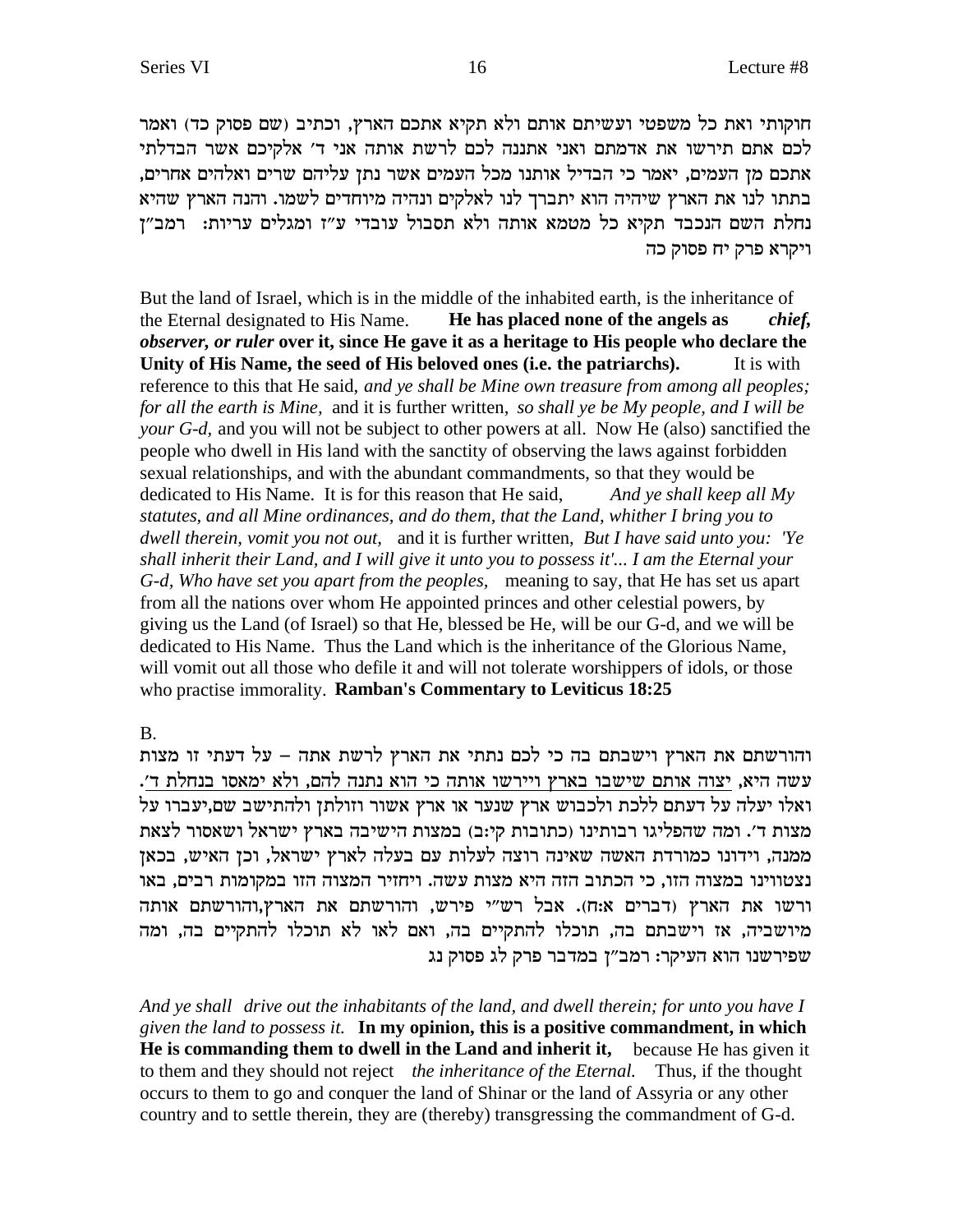And that which our Rabbis have emphasized, the significance of the commandment of settling in the Land of Israel, and that it is forbidden to leave it (except for certain specified reasons), and (the fact) that they consider a woman who does not want to emigrate with her husband to live in the Land of Israel as a "rebellious (wife)," and likewise the man - the source of all these statements is here (in this verse) where we have been given this commandment, for this verse constitutes a positive commandment. This commandment He repeats in many places, such as *Go in and possess the Land*. Rashi, however, explained: " And ye shall drive out the inhabitants of the Land [if] you dispossess it of its inhabitants, then ye will be able to *dwell therein*, and to remain there, but if not, you will not be able to remain in it." But our interpretation (of the verse) is the principal one. Ramban's Commentary to Numbers 33:53

### $C_{\cdot}$

ומן הענין הזה אמרו בספרי (עקב מג), ואבדתם מהרה (דברים יא:יז), אף על פי שאני מגלה אתכם מן הארץ לחוצה לארץ היו מצויינין במצות שכשתחזרו לא יהו עליכם חדשים, משל לאדון שכעס על אשתו ושלחה לבית אביה, אמר לה הוי מתקשטת תכשיטים שכשתחזרי לא יהיו עליך חדשים, וכן אמר ירמיה (לא:כ) הציבי לך ציונים, אלו המצות שישראל מצוינין בהם: והנה הכתוב שאמר (דברים יא:יז,יח) ואבדתם מהרה ושמתם את דברי אלה וגו׳, אינו מחייב בגלות אלא בחובת הגוף כתפילין ומזוזות, ופירשו בהן כדי שלא יהו חדשים עלינו כשנחזור לארץ, כי עיקר כל המצות ליושבים בארץ ד׳. ולפיכך אמרו בספרי (ראה פ), וירשתם אותה וישבתם בה ושמרתם לעשות (דברים יא:לא,לב), ישיבת ארץ ישראל שקולה כנגד כל המצות שבתורה. רמב״ן ויקרא פרק יח פסוק כה

It is on the basis of this matter that the Rabbis have said in the Sifre: And ye shall perish quickly from off the good Land. Although I banish you from the Land to outside the Land, make yourselves distinctive by the commandments, so that when you return they shall not be novelties to you. This can be compared to a master who was angry with his wife, and sent her back to her father's house and told her, 'Adorn yourself with precious things, so that when you come back, they will not be novelties to you.' And so did the prophet Jeremiah say (to the people in exile in Babylon), Set thee up waymarks. These are commandments, by which Israel is made distinctive. Now the verses which state, and ye shall perish quickly ... and ye shall lay up these My words, etc. only make obligatory in the exile (the observance of those commandments) affecting personal conduct, such as the (wearing of) phylacteries and (placing of) Mezuzoth (these being specifically mentioned there in the following words of Scripture), and concerning them the Rabbis (in the above text of the Sifre) explained (that we must observe them) so that they shall not be novelties to us when we return to the Land, for the main (fulfillment) of the commandments is (to be kept) when dwelling in the Land of G-d. Therefore the Rabbis have said in the Sifre: " And ye shall possess it, and dwell therein. And ye shall observe to do all the statutes etc. **Dwelling in the Land of Israel is of equal importance** to all the commandments of the Torah." Ramban's Commentary to Lev. 18:25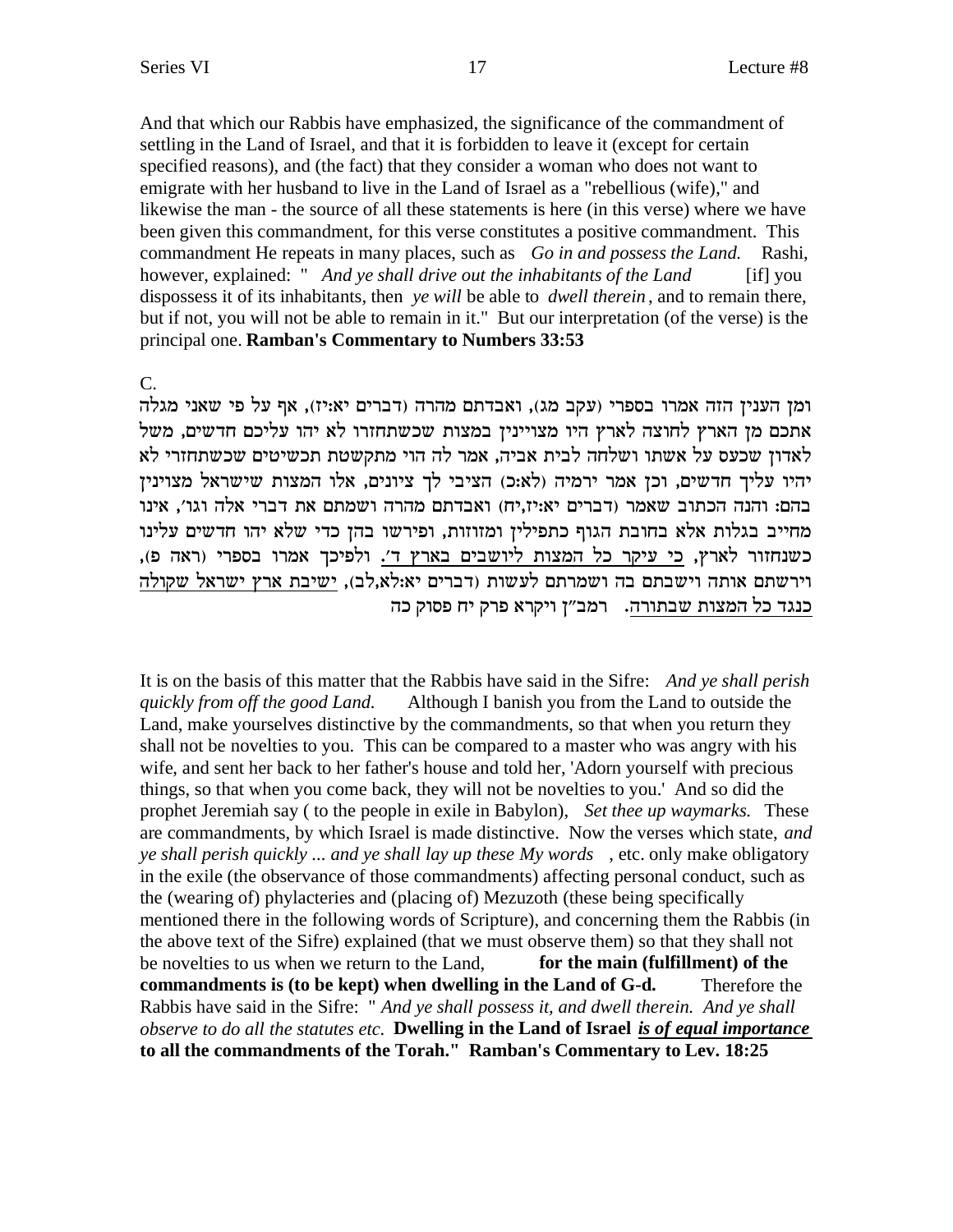# VIII. The Age of Mysticism

### $A_{\cdot}$

אמר לי מורי ז״ל כי שלשלת קבלת הראב״ד ז״ל ממנו ובנו הרב רבי יצחק זלה״ה ותלמידיו עד הרמב"ן ז"ל תלמיד תלמידיו כלם קבלה אמתית והיא מפי אליהו ז"ל שנגלה אליהם. ר' חיים ויטאל תלמידו של האר״י ז״ל מובא בספר אהל רחל

My master, of blessed memory, told me that the chain of tradition of the "kabbalah" of Raavad z"I started with him, his son HaRav Yitzchak, z"I, and his disciples to Ramban z", the disciple of his disciples. All of this was a true "kabbalah" and it came from Eliyahu z"l who appeared unto them. Rav Chaim Vital, the disciple of Rav Yitzchak Luria z''l

# **B.**

ואני הנני מביא בברית נאמנה והיא הנותנת עצה הוגנת לכל מסתכל בס׳ הזה לבל יסבור סברה ואל יחשוב מחשבות בדבר מכל הרמזים אשר אני כותב בסתרי התורה כי אני מודיעו נאמנה שלא יושגו דבר ולא יודעו כלל בשום שכל ובינה זולתי מפי מקובל חכם לאוזן מקובל מבין והסברא בהן אולת מחשב׳ מועלת רבת הנזקין מונעת התועלת אל יאמר בשוא נתעה כי לא תבואהו בסברותיו רק רעה כי ידברו אל ד׳ סרה אשר לא יכלו כפרה שנאמר אדם תועה מדרך השכל בקהל רפאים ינוח אל יהרסו אל ד׳ לראות כי ד׳ אש אוכלה הוא א–ל קנאות. והוא יראה את רצוייו מתורתו נפלאות. אבל יחזו בפירושינו חדושים בפשטים ובמדרשים יקחו מוסר מפי רבותינו הקדושים בגדול ממך אל תדרוש בחזק ממך בל תחקור במופלא ממך בל תדע במכוסה ממך בל תשאל במה שהורשית התבונן שאין לך עסק בנסתרות: רמב"ן בראשית – הקדמה

Now behold I bring into a faithful covenant and give proper counsel to all who look into this book not to reason or entertain any thought concerning any of the mystic hints which I write regarding the hidden matters of the Torah, for I do hereby firmly make known to him (the reader) that my words will not be comprehended nor known at all by any reasoning or contemplation, excepting from the mouth of a wise Kabbalist speaking into the ear of an understanding recipient. Reasoning about them is foolishness; any unrelated thought brings much damage and withholds the benefit. Let him not trust in vanity, deceiving himself, for these reasonings will bring him nothing but evil as if they spoke falsely against G-d, which cannot be forgiven, as it is said, The man that strayeth out of understanding shall rest in the congregation of the shades. Let them not break through unto the Eternal to gaze, For the Eternal our G-d is a devouring fire, even a G-d of jealousies. And He will show those who are pleasing to Him wonders from His Torah. Rather let such see in our commentaries novel interpretations of the plain meanings of Scripture and Midrashim, and let them take moral instruction from the mouths of our holy Rabbis: "Into that which is beyond you, do not seek; into that which is more powerful than you, do not inquire; about that which is concealed from you, do not desire to know; about that which is hidden from you, do not ask. Contemplate that which is permitted to you, and engage not yourself in hidden things." Prologue to Ramban's **Commentary on Genesis**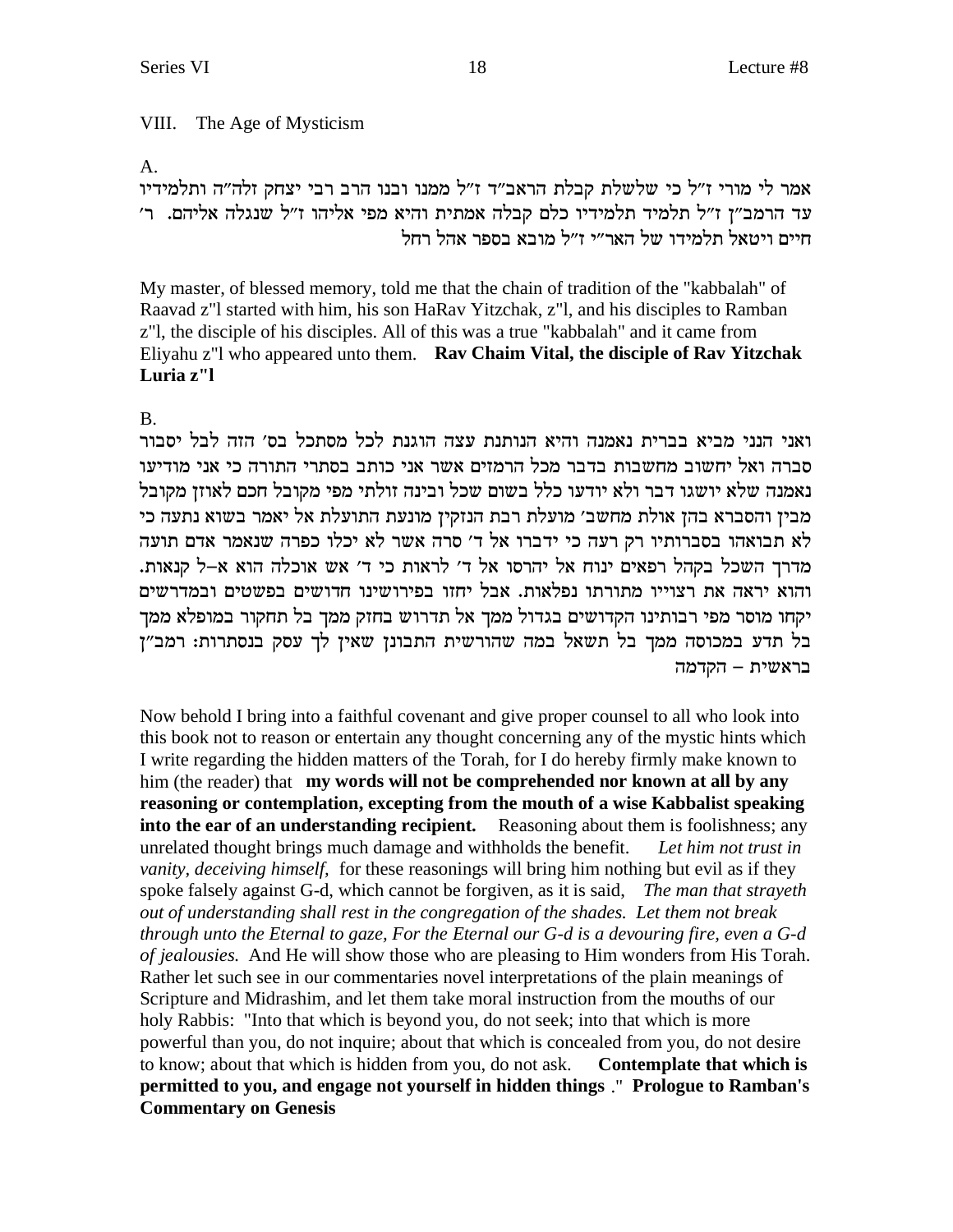$C_{\cdot}$ 

מלת בראשית תרמוז כי בעשר ספירות נברא העולם (עיין ספר יצירה א יד), ורמז לספירה הנקראת חכמה שבה יסוד כל, כענין שנאמר (משלי ג:יט) ד׳ בחכמה יסד ארץ, היא התרומה והיא קדש, אין לה שיעור למיעוט התבוננות הנבראים בה, וכאשר ימנה אדם עשר מדות ויפריש אחת מעשר רמז לעשר ספירות. יתבוננו החכמים בעשירית וידברו בה, והחלה מצוה יחידה בעיסה תרמוז לזה. וישראל שנקראו ראשית היא כנסת ישראל, המשולה בשיר השירים לכלה, שקראה הכתוב בת ואחות ואם, וכבר בא להם זה במדרש (שהש"ר ג:כא) בעטרה שעטרה לו אמו (שם ג:יא), ובמקומות רבים. וכן וירא ראשית לו דמשה, יסברו כי משה רבינו נסתכל באיספקלריא המאירה (יבמות מט:) וראה ראשית לו, ולכן זכה לתורה. הכל כוונה אחת להם. ואי אפשר להאריך בפירוש זה הענין במכתב, והרמז רב הנזק, כי יסברו בו סברות אין בהם אמת. אבל הזכרתי זה לבלום פי קטני אמנה מעוטי חכמה, המלעיגים על דברי רבותינו: רמב״ן בראשית פרק א פסוק א

The word *bereshith* alludes to the **creation of the world by Ten Emanations**, and hints in particular to the emanation called Wisdom, in which is the foundation of everything, The Eternal hath founded the earth by wisdom even as it says. . This is the Heave-offering (referred to in the Midrash mentioned above), and it is holy; it has no precise measure, thus indicating the little understanding created beings have of it. Now just as a man counts ten measures-this alludes to the Ten Emanations-and sets aside one measure of the ten as a Tithe, so do the wise men contemplate the tenth Emanation and speak about it. The Dough-offering, which is the single commandment pertaining to the dough, alludes to this. Now Israel, which is called reshith as mentioned above, is "the congregation of Israel," which is compared in the Song of Songs to a bride and whom Scripture in turn calls "daughter," "sister" and "mother." The Rabbis have already expressed this in a homiletic interpretation of the verse, Upon the crown wherewith his mother hath crowned him, and in other places. Similarly, the verse concerning Moses, And he chose a first part for himself, which they (the Rabbis in the above Midrash) interpret to mean that Moses our teacher, contemplated (the De-ity) through a lucid speculum, and he saw that which is called *reshith* (the first) for himself, and therefore he merited the Torah. Thus, all the above Midrashim have one meaning. Now. it is impossible to discuss this explanation at length in writing, and even an allusion is dangerous since people might have thoughts concerning it which are untrue. But I have mentioned this (i.e., the above brief explanation) in order to close the mouths of those wanting in faith and of little wisdom, who scoff at the words of our Rabbis. **Ramban's Commentary to Genesis 1:1** 

D.

ואשרינו מה טוב חלקינו שזכינו לס׳ הזהר אשר לא זכו קדמונינו אשר קטנם עבה ממתנינו כמו רב האי גאון ורב ששת גאון והר"ר אליעזר מגרמייזא והרמב"ן והרשב"א והראב"ד שכל אלה היו מכלל יודעי חן ולא טעמו מדובשו כי בזמנם לא נתגלה. ואל תתמה מזה כי בודאי לא נתגלה עד דור אחרון אשר אנחנו בו היום. עשל"ה בעשרה מאמרות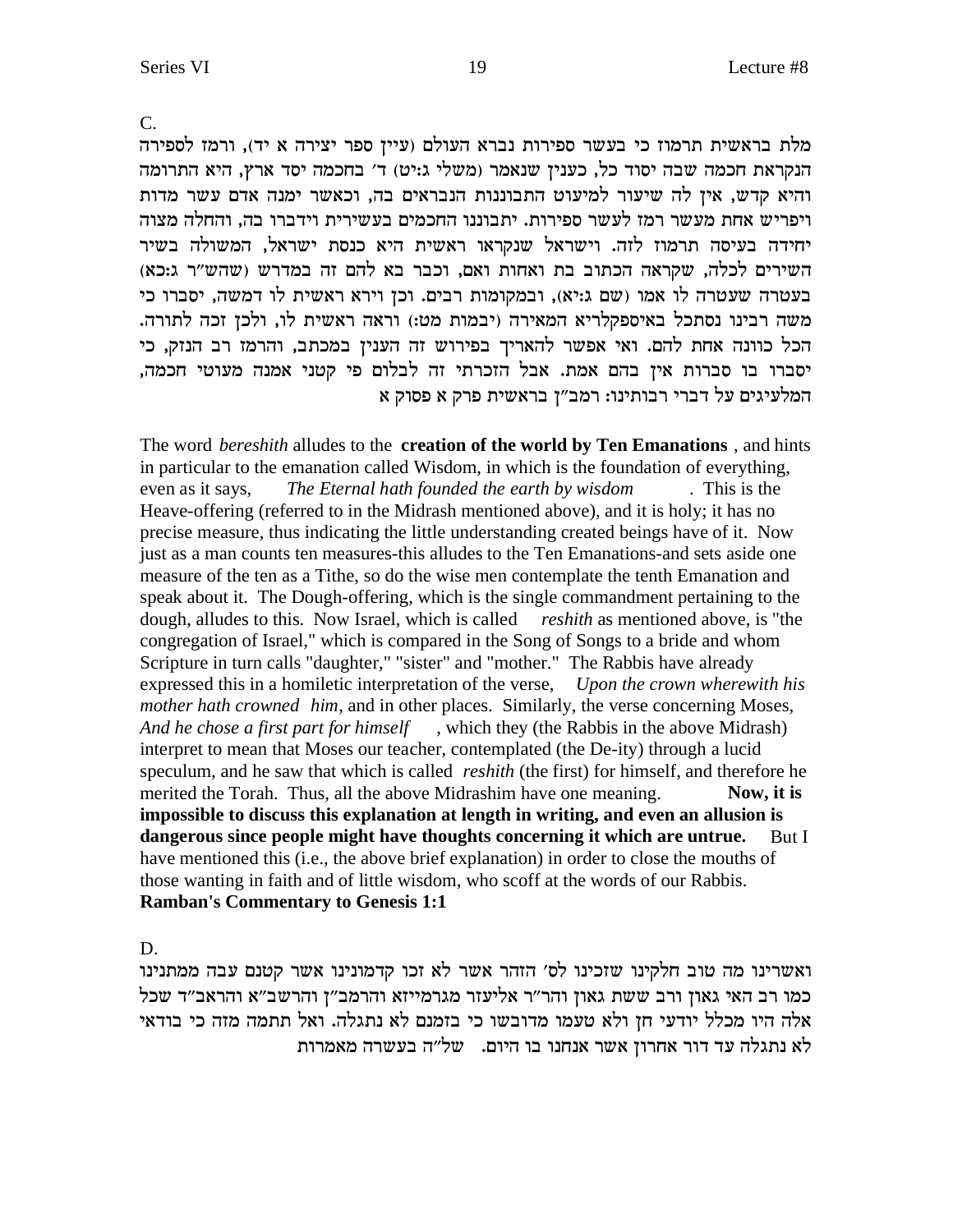How fortunate are we and how good is our portion that we merited the Sefer Zohar which our early authorities, whose small finger was larger than our loins, did not merit. This includes Rav Hai Gaon, Rav Sheshes Gaon, Rav Eliezer of Worms, Ramban, and Raavad. All of the above mentioned knew the hidden knowledge but did not taste its honey, for in their time it was not revealed. Do not be astonished by this, for it was not revealed until this last generation in which we are today. **Shelah in "Asarah** Maamaros"

#### $IX$ R. Avner

וקבלתי שהיה לרמב"ן תלמיד אחד ר' אבנר היה שמו ונעשה מומר ומזלו גרם שעלה במעלה ויהי נורא בכל הארץ. אחרי ימים ביום כפור שלח והביא לפניו את הרמב״ז רבו ובפניו הרג בעצמו חזיר א׳ וינתחהו ויבשלהו ויאכלהו ואחר אכלו שאל אל הרב על כמה כריתות עבר והשיב הרב שהיו ד׳ והוא אמר שהיו ה׳ והיה רוצה לחלוק עם רבו והרב נתן עיניו בו דרך כעס ויאלם האיש שעדיין נשאר עליו מעט יראה מאת רבו, ולבסוף שאל הרב מי הביאו אל ההמרה והשיב כי בפעם א׳ שמע שדרש בפ׳ האזינו שבפ׳ ההיא כלולים כל המצות וכל הדברים שבעולם ולהיות אצלו זה מן הנמנע נהפך לאיש אחר, ויען הרב ואמר עדיין אני אומר זה ושאל מה שתרצה ויתמה האיש מאד ויאמר לו אם כן הוא הראני נא אם תמצא שמי כתוב שם ואמר הרמב"ן כן דברת מידי תבקשנו ותכף הלך לו בקרן זוית ויתפלל ויבא בפיו 'פ' אמרתי אפאיהם אשביתה מאנוש זכרם כי אות שלישי של כל תיבה יש שם האיש שהיה ר אבנר. וכששמע הדבר הזה נפלו פניו וישאל לרבו אם יש תרופה למכתו ואמר הרב אתה שמעת דברי הפ' וילך הרב לדרכו, ותכף לקח האיש ספינה בלי מלח ומשוט ויכנס בה וילך באשר ההוליכו הרוח ולא נודע ממנו מאומה. סדר הדורות בשם ס׳ עמק המלך

I received a tradition that Ramban had a certain disciple by the name of R. Avner. He became an apostate and his fortune caused him to rise very high and he became very feared throughout the land. Some time later, on Yom Kippur, he sent and brought Ramban, his [former] Master before him. In his presence he killed a pig, cut it up, cooked it and ate it. After he ate it, he asked the Rav how many Krisus did he violate. The Rav replied that there were four. Avner claimed that there were five. He wanted to argue the matter with his Master but the Rav glared at him in anger and he became silenced. He still had some fear of his Master. Eventually the Rav asked him the reason that he had become an apostate. He replied that one time he had heard the Rav deliver a discourse about Parshas HaAzinu and that he had stated that in Parshas HaAzinu every single mitzvah is alluded to as well as everything that exists in the world. Since he felt that that was impossible he became a different person. The Rav lifted his voice and said, "I still make that statement. Ask what you want [to know]." The man was astounded. He said to him, "If that is the case, show me where my name is written there." The Ramban answered him, "You have spoken well. You may request it of me." Immediately, he went into a corner and prayed. The verse, "I said, I would scatter them into corners, I would make the remembrance of them to cease from among men," came into his mouth. The third [Hebrew] letter in each word spells out his name R. Avner. When he heard this thing, his face fell and he asked his Master if there was any cure for his illness. The Rav said to him, "You heard the words of the Parsha." The Rav proceeded on his way. The man immediately took a boat without a sailor or oarsman and entered it and went where the wind took it. Nothing is known of his fate. Seder HaDoros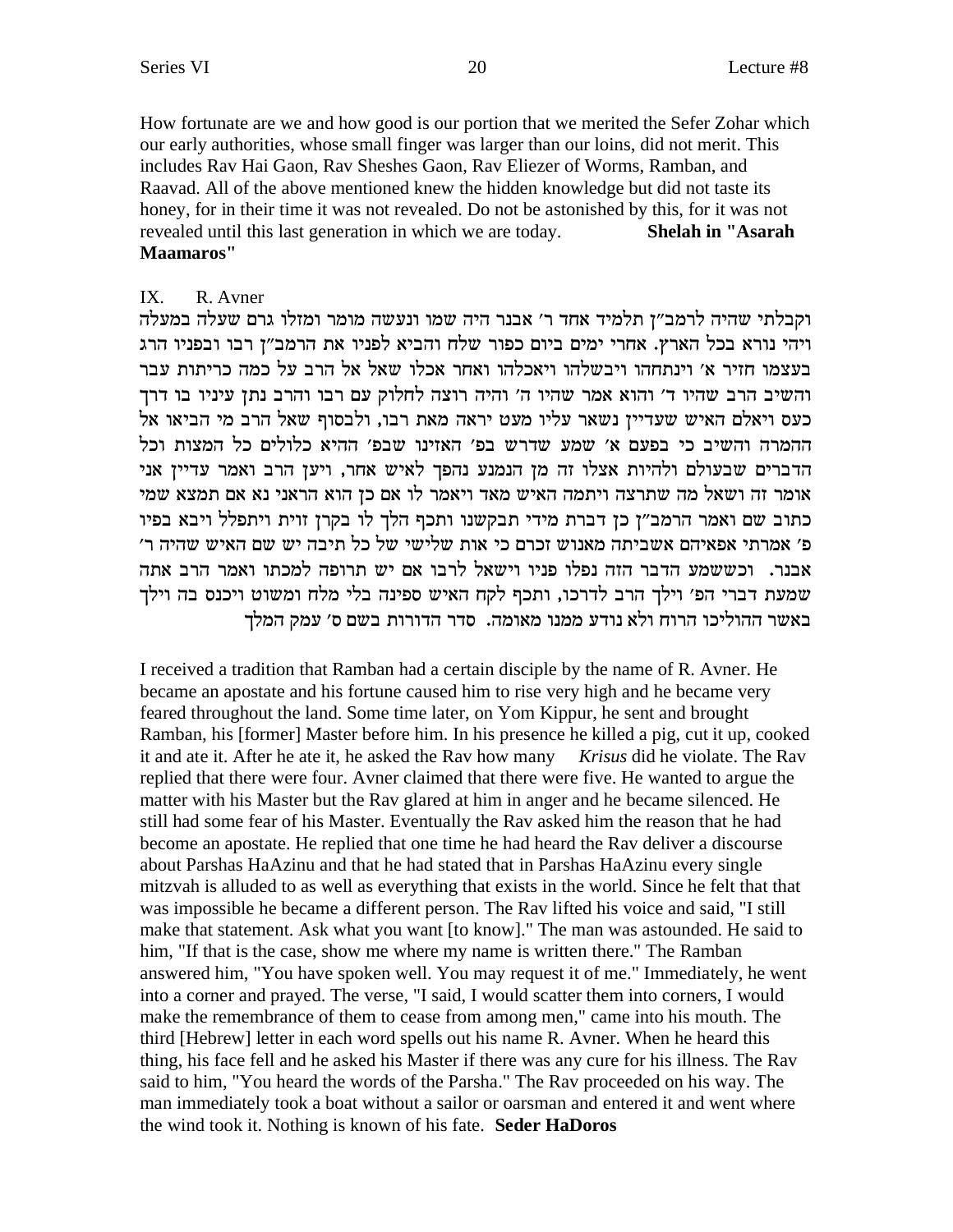#### $X_{\cdot}$ The Master Physician

#### $A_{1}$ The Responsibility to Treat a Patient

תנא דבי ר' ישמעל ורפא ירפא מכאן שניתנה רשות לרופא לרפאות פי' שמא יאמר הרופא מה לי בצער הזה שמא אטעה ונמצאתי הורג נפשות בשוגג, לפיכך נתנה תורה רשות לרפאות . . . אבל האי רשות רשות דמצוה הוא לרפאות וכלל פקוח נפש הוא . . . . ואי אפשר לדעת אותן אלא ע״פ אותו חכמה . . . וש״מ כל רופא שיודע בחכמה ומלאכה זו, חייב הוא לרפאות. ואם מנע עצמו הרי זה שופך דמים . . . ואין לך ברפואות אלא סכנה מה שמרפא לזה ממית לזה. וזו שאמרו טוב שברופאים לגיהנם לגנות דרכן של רופאים בפשיעות וזדונות השבת נאמר אבל לא שיהא חשש איסור בדבר . . . אלמא מצוה דרמיא עליה עבד והשבת  $w$ אבידה דגופו היא. שם מ"א – מ"ג

The Tanna of the Yeshiva of Rabbi Yishmael taught, "From the [the verse,] 'You shall surely heal' we see that the Torah gave permission for a physician to heal." The explanation [for the need of a special verse] is so that a physician should not say, "Why do I need to put myself in this stressful situation? Perhaps I will err and I will be found to have accidentally killed someone." Therefore the Torah gave permission for the physician to heal.... That *permission*, however, is the permission to do a *mitzvah* of healing which is part of the general category of saving a life.... It is impossible to know [how to heal] without the wisdom [of the science of medicine]... We learn from this that a physician who knows this science and craft is required to heal and if he holds himself back he is spilling blood.... [A physician is required to practice, even though] every branch of medicine carries with it the possible danger to life, because that which heals one person can kill another. This is what is meant by the [hyperbolic] statement: The best doctors go to Purgatory (Kiddushin 82) to disparage the ways of the doctors in their negligence and malice but not to imply there is a hint of a prohibition therein.  $\dots$ We see from the above that the physician is fulfilling the commandment of "returning the person to himself" [by practicing medicine]. Ramban in Toldos Adam

Expertise  $B_{\cdot \cdot}$ 

אלא מיהו דוקא בבקי וביודע בחכמה ובמלאכה זו ושאין שם גדול ממנו אבל כל שאינו יודע בטיב מלאכה זו לא יהא לו עסק בהן. וכן אם יש שם גדול ממנו אסור לו להתעסק בהן כלל . . ואם נתעסק בהן בכלל שופך דמים הוא בוודאי. שם מ"ג – מ"ד

However, one should only practice if he is an expert and has full knowledge in this branch of science and there is no one [in the area] more qualified than him. Someone who is not an expert should have nothing to do with it. Similarly, if there is someone with greater expertise, it is forbidden for him to practice.... and if he practices, it is in the category of spilling blood. **Ibid.** 

### $C_{\cdot}$ Malpractice

ואם ריפא שלא ברשות ב"ד והזיק חייב בתשלומיהן בבקי וכ"ש באחד שאינו בקי. מ"ח

If he heals without the permission of the courts and causes damage, he is required to pay. This applies to an expert and most certainly to a non expert. Ibid.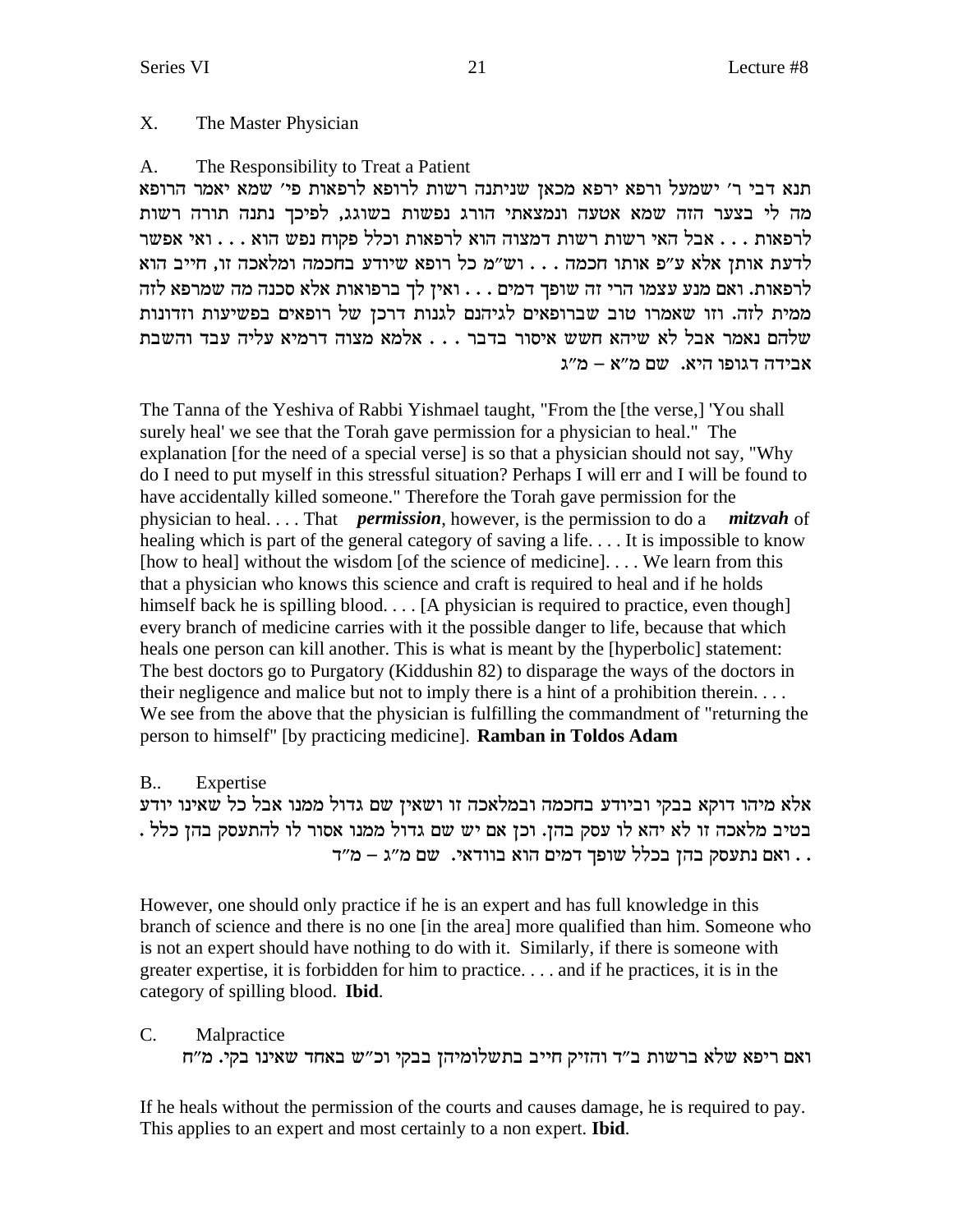#### A Physician's Fees D.

ולענין שכר רפואה נראה לי דמותר ליטול מהן שכר בטלה וטרחה אבל שכר הלמוד אסור דאבדת גופו הוא ורחמנא אמר והשבותו לו . . . וכן מי שיש לו סממנין וחברו חולה צריך להן אסור לו להעלות בדמיהן יותר מן הראוי. ולא עוד אלא אפילו פסקו לו בדמיהן הרבה מפני דוחק השעה שלא מצאו סממנין אלא בידו אין לו אלא דמיהן . . . אבל אם התנה בשכר הרופא הרבה חייב ליתן לו שחכמתו מכר לו ואין לה דמים. שם מ"ח

Regarding payment [to a physician] it seems to me that it is allowed for him to take payment for his loss of potential income and for his exertion. It is forbidden, however, to take payment for teaching for this goes into the category of "returning a person back to himself".... It is forbidden to take advantage of a sick and needy person and charge more for pharmaceuticals. Even if the sick person, in desperation, agreed to pay more than the market value because he couldn't obtain drugs anywhere else, the agreement is not binding and he has to pay him only the fair market value.... If, however, he agreed to pay an exorbitant fee to the physician, he is required to pay that fee. This is because he was charged for the physician's wisdom which is priceless [and not for the medication which has a fixed price]. **Ibid.** 

### XI. The Ramban in the Holy Land

# $\mathbf{A}$

ברכני השם עד כה שזכיתי ובאתי לעכה ומצאתי שם ביד זקני הארץ מטבע כסף מפותח פתוחי חותם מצדו האחד כעין מקל שקד וצדו השני כעין צלוחית ובשני הצדדים סביב כתב מפותח באר היטב. והראו הכתב לכותיים וקראו מיד כי הוא כתב העברי אשר נשאר לכותיים. הוספה לפירוש הרמב"ן על התורה

G-d has blessed me till now, so that I have had the merit to come to Acco, and I found there in the possession of the elders of the Land a silver coin engraved like the engravings of a signet, with a pattern like *a rod of an almond tree* on one side, and on the other side, a pattern like a jar, and around the two sides was an engraved writing written very clearly. The writing was shown to the Kuthiim and they read it at once, for that was the Hebrew script which was left to the Kuthiim. **Addendum to Ramban's Commentary to Torah** 

# $\mathbf{B}$

בירושלים עיר הקדש אני כותב אליך ספרי זה כי שבח והודאה לצור ישעי זכיתי ובאתי לשלו' ביום תשיעי לירח אלול ועמדתי בה בשלו' עד מחרת יום הכפורים אשר פני מועדות ללכת לחברון העיר קברות אבותינו להשתטח כנגדם ולחצוב לי שם קבר בע"ד'. ומה אגיד לכם בענין הארץ כי רבה העזובה וגדל השממון. וכללו של דבר כל המקודש מחבירו חרב יותר מחבירו. ירושלים יותר חרבה מן הכל, וארץ יהודה יותר מן הגליל, ועם כל חרבנה היא טובה מאד ויושביה קרוב לאלפים ונוצרים בתוכם כשלש מאות פליטים מחרב השולטן, ואין ישראל בתוכה, כי מעת באו התתרים ברחו משם ומהם שנהרגו בחרבם, רק שני אחים צבעים קונים הצביעה מן המושל ואליהם יאספו עד מנין ומתפללים בביתם בשבתות. והנה זרזנו אותם ומצאנו בית חרב בנוי בעמודי שיש וכיפה יפה ולקחנו אותו לבית הכנסת, כי העיר הפקר וכל הרוצה לזכות בחרבות זוכה, והתנדבנו לתיקון הבית וכבר התחילו ושלחו לעיר .<br>שכם להביא משם ספרי תורה אשר היו מירושלים והבריחום שם בבוא התתרים. והנה יציבו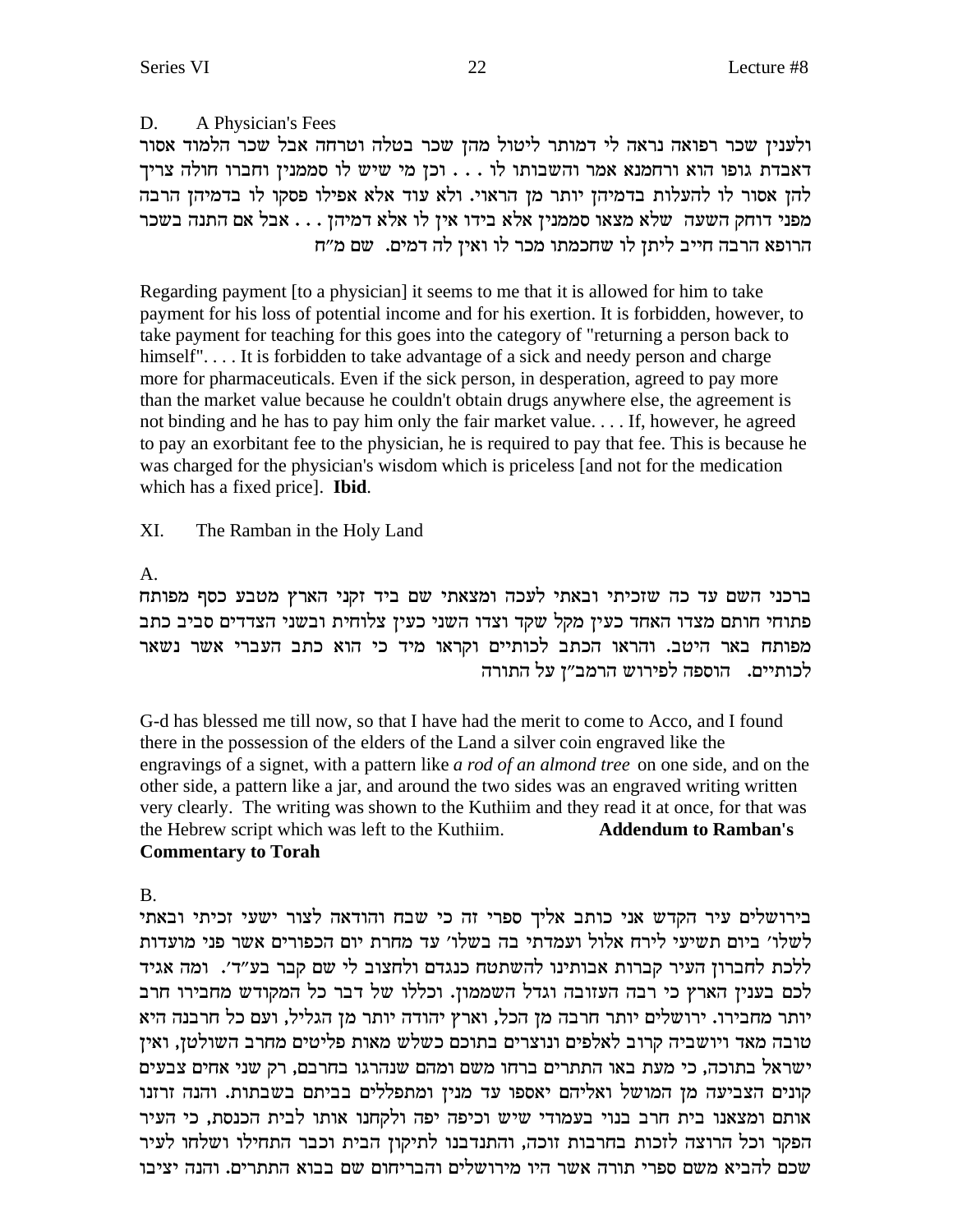בית הכנסת ושם יתפללו. כי רבים באים לירושלים תדיר אנשים ונשים מדמשק וצובה וכל גלילות הארץ לראות בית המקדש ולבכות עליו, ומי שזכנו לראות ירושלים בחרבנה הוא יזכנו לראות בבנינה ותיקונה בשוב אליה כבוד השכינה. ואתה בני ואחיך ובית אביך כלכם תזכו בטוב ירושלים ובנחמת ציון. אביכם הדואג ושוכח רואה ושמח. משה ב״ר נחמן זצ״ל

ותקרא לי לשלו׳ בני ותלמידי ר׳ משה ב״ר שלמה אחי אמך הנני מגיד לו כי עליתי אל הר הזיתים המכוון כנגד הר הבית והסמוך לו, אין ביניה אלא עמק יהושפט, ושם כנגד בית המקדש קראתי חרוזותיו בבכיה רבה כאשר נבא, ומי ששכן שמו בבית המקדש ישגיא וירבה שלומכם עם שלו׳ כל קהל עירכם המכובד והקדוש לעדי עד ולנצח נצחים יגדל שלותכם אמז.

From the city of Jerusalem am I writing you this document. Praise and thanks to the Rock of my salvation that I merited and came in peace on the ninth day of the month of Elul. I stood there until the day after Yom Kippur. I am prepared to go to Chevron, the city of the graves of my forefathers, to prostrate myself before them and to hew out for myself a grave, with the help of G-d. What can I tell you about the land, so great is its abandonment and so great is its desolation. The general principle is that the greater the sanctity, the greater the destruction. Jerusalem is the most destroyed of them all. The [destruction of the] land of Judea is more than that of the Galilee. But despite all of the destruction, it is still very good. There are close to two thousand inhabitants with some three hundred Christians, survivors from the sword of the Sultan. There are [virtually] no Jews there, because when the Mongols attacked, the Jews either fled or were killed to death. Only two brothers who are dyers by trade, who bought the rights of dyeing from the [local] ruler, remain. [Other Jews in outlying areas] gather together with them in their house to form a minyan on Shabbos. Behold we encouraged them and we found a ruin that was built with marble pillars and a beautiful dome and we acquired it as a synagogue. This is because the city is ownerless and anyone who wants, can take hold of the ruins. We donated funds for the reconstruction of the house and we have already begun. We [also] sent someone to Shechem to bring the Sifrei Torah that were originally in Jerusalem but were sent there when the Mongols came. Behold they have erected a synagogue and it is there that they will pray. For many constantly come to Jerusalem, men and women from Damascus, Syria and all the provinces of that land to see the Bais HaMikdash and to cry for it. He who merits to see Jerusalem in its destruction will merit to see it when it will be rebuilt and repaired, when the glory of the Shechina will return unto it. And you, my son, and your brother and the house of your father, all of you should merit the good of Jerusalem and the consolation of Tzion. Your father who worries and forgets, sees and rejoices.

P.S. Please send greetings to my son and disciple Ray Moshe b. Ray Shlomo, the brother of your mother. Behold I am telling him that I went up to the Mount of Olives which is opposite the Bais HaMikdash. I recited the verses of poetry which he composed with great [uncontrolled] weeping, as he had predicted. He who lets His name dwell in the Bais HaMikdash, shall increase your peace together with the peace of the entire honored and holy community of your city. For ever and ever and for all eternity shall your serenity grow. Amen. Letter from Ramban to his children